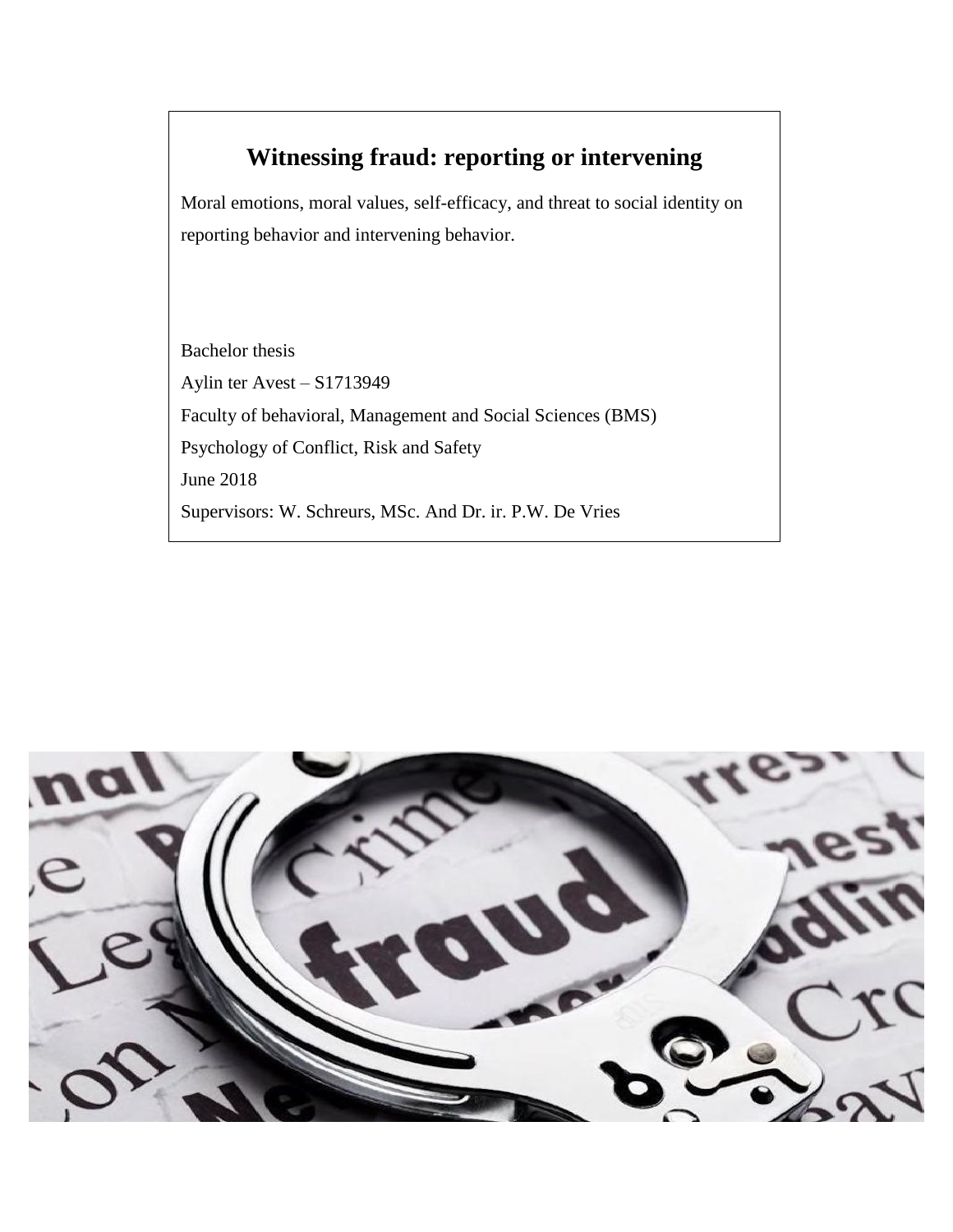#### **Abstract**

In the past, police were mainly responsible for the publics' safety. Nowadays, local residents are increasingly responsible for a safe environment as well. It is important to know why people participate with the police so that these factors can be influenced and citizen participation in the police domain increases. This is important because maintaining safety will increasingly be a collaboration between the police and the citizens. From previous studies there were some factors that influence behavior. But these factors were never taken all together in the same study. This means that this research was a first exploration of the influence from moral values, moral emotions, self-efficacy and threat to the social identity on reporting behavior and intervening behavior.

The study was a between-subjects design with 51 university students that participated. The study consisted a lab experiment and two surveys. In the experiment the participant was confronted with fraudulent behavior of a confederate (the participant thought it was another participant). After that the participant makes a survey about self-efficacy, moral emotions and threat to the social identity to investigate to what extent these factors had influenced the reporting behavior and intervening behavior.

Results showed that reporting was done more often than intervening. Correlations show that negative emotions (e.g. fear) have a positive relationship with feeling able to report. This means that someone that feels able to make a report also experiences more emotions like fear. Positive emotions (e.g. pride) correlate positively with feeling able to intervene. This means that participants that feel able to intervene also experiences more emotions like pride. Logistic regression showed a significant negative relationship between self-efficacy and reporting behavior. This means that someone that feels able to report is less likely to report.

Further research is needed to see what the relationship will be when the subject pool is larger. Possibly the effects that were found were disturb due to multicollinearity. Also, the experiment can be repeated with a different procedure because not all participants found the experiment realistic. But it was a first exploration and it gave some insides in the influence of emotions, moral values, self-efficacy and threat to the social identity on reporting behavior.

**Keywords:** reporting behavior, intervening behavior, moral emotions, moral values,

self-efficacy, threat to the social identity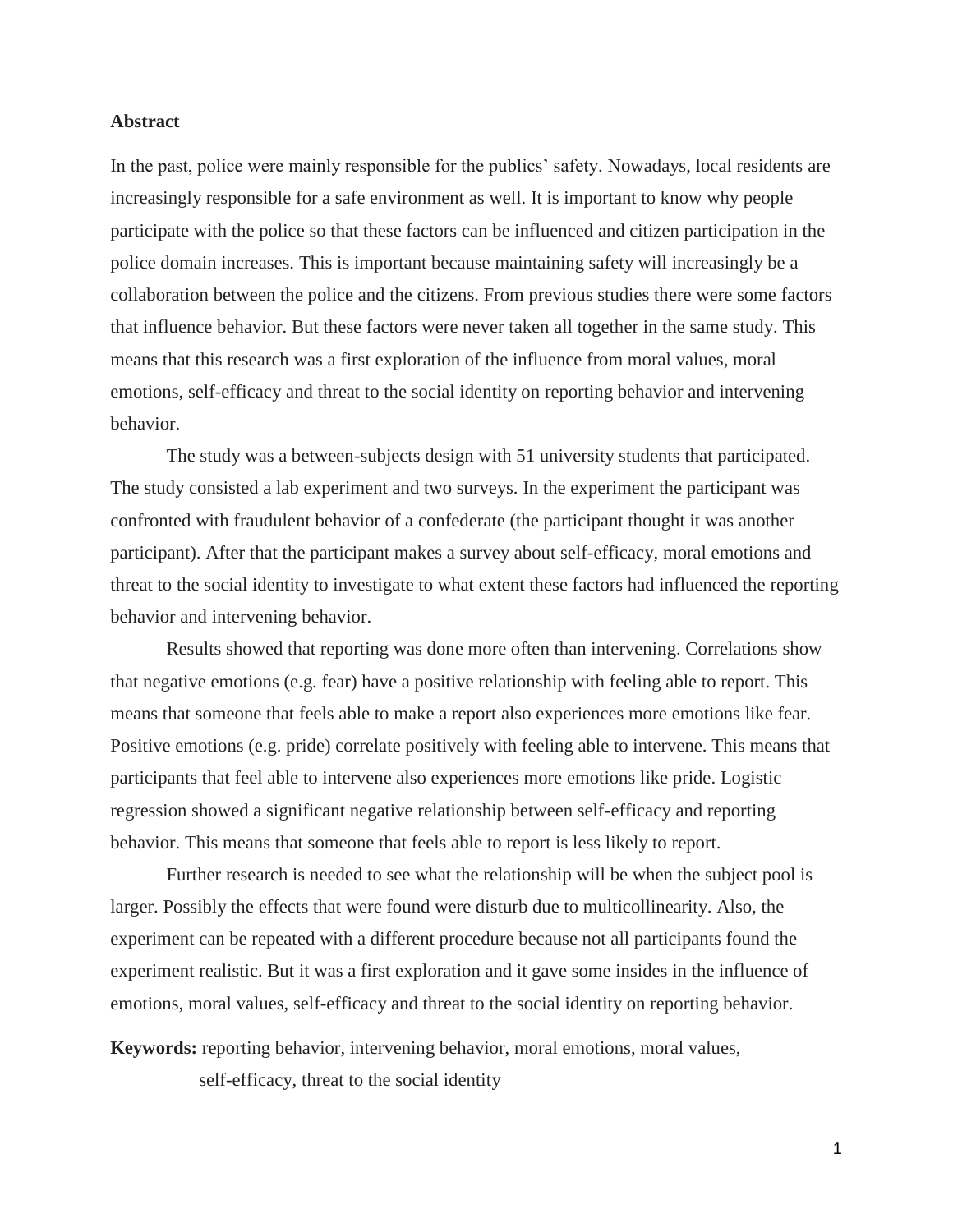In het verleden was de politie voornamelijk verantwoordelijk voor de veiligheid van de burgers. Tegenwoordig zijn buurtbewoners ook steeds meer verantwoordelijk voor een veilige omgeving. Het is belangrijk om te weten waarom mensen samenwerken met de politie, zodat deze factoren kunnen worden beïnvloed en de burgerparticipatie in het politiedomein toeneemt. Dit is belangrijk omdat handhaving van de veiligheid in toenemende mate een samenwerking tussen de politie en de burgers is. Uit eerdere studies waren er factoren bekend die het gedrag beïnvloeden. Maar deze factoren werden nooit allemaal bij elkaar genomen in dezelfde studie. Dit betekent dat dit onderzoek een eerste exploratie was van de invloed van morele waarden, morele emoties, selfefficacy en bedreiging van de sociale identiteit op rapporterend gedrag en interveniërend gedrag.

Het onderzoek was een between-subjects ontwerp met 51 universitaire studenten die hebben deelgenomen. De studie bestond uit een laboratoriumexperiment en twee enquêtes. In het experiment werd de participant geconfronteerd met frauduleus gedrag van een acteur (de deelnemer dacht dat het een andere participant was). Daarna maakt de deelnemer een enquête over self-efficacy, morele emoties en bedreiging van de sociale identiteit om te onderzoeken in welke mate deze factoren het rapporterend gedrag en interveniërend gedrag hadden beïnvloed.

Uit de resultaten bleek dat er vaker werd gerapporteerd dan dat er werd ingegrepen. Correlaties tonen aan dat negatieve emoties (bijvoorbeeld angst) een positieve relatie hebben met het in staat voelen om te melden. Dit betekend dat iemand die zich in staat voelt om te melden ook meer emoties ervaart zoals angst. Positieve emoties (bijvoorbeeld trots) correleren positief met het gevoel in staat te zijn om in te kunnen grijpen. Dit betekend dat participanten die zich in staat voelen om in te grijpen ook vaker emoties ervaren zoals trots. Logistische regressie toonde een significant negatief verband tussen self-efficacy en rapporterend gedrag. Dit betekend dat iemand die zich in staat voelt om te melden, minder geneigd is om daadwerkelijk te melden.

Verder onderzoek is nodig om te zien wat de relatie zal zijn wanneer de steekproef groter is. Mogelijk zijn de gevonden effecten verstoord door multicollineariteit. Het experiment kan ook worden herhaald met een andere procedure omdat niet alle deelnemers het experiment realistisch vonden. Maar het was een eerste verkenning en het gaf een aantal inzichten in de invloed van emoties, morele waarden, self-efficacy en bedreiging van de sociale identiteit op rapporterend gedrag.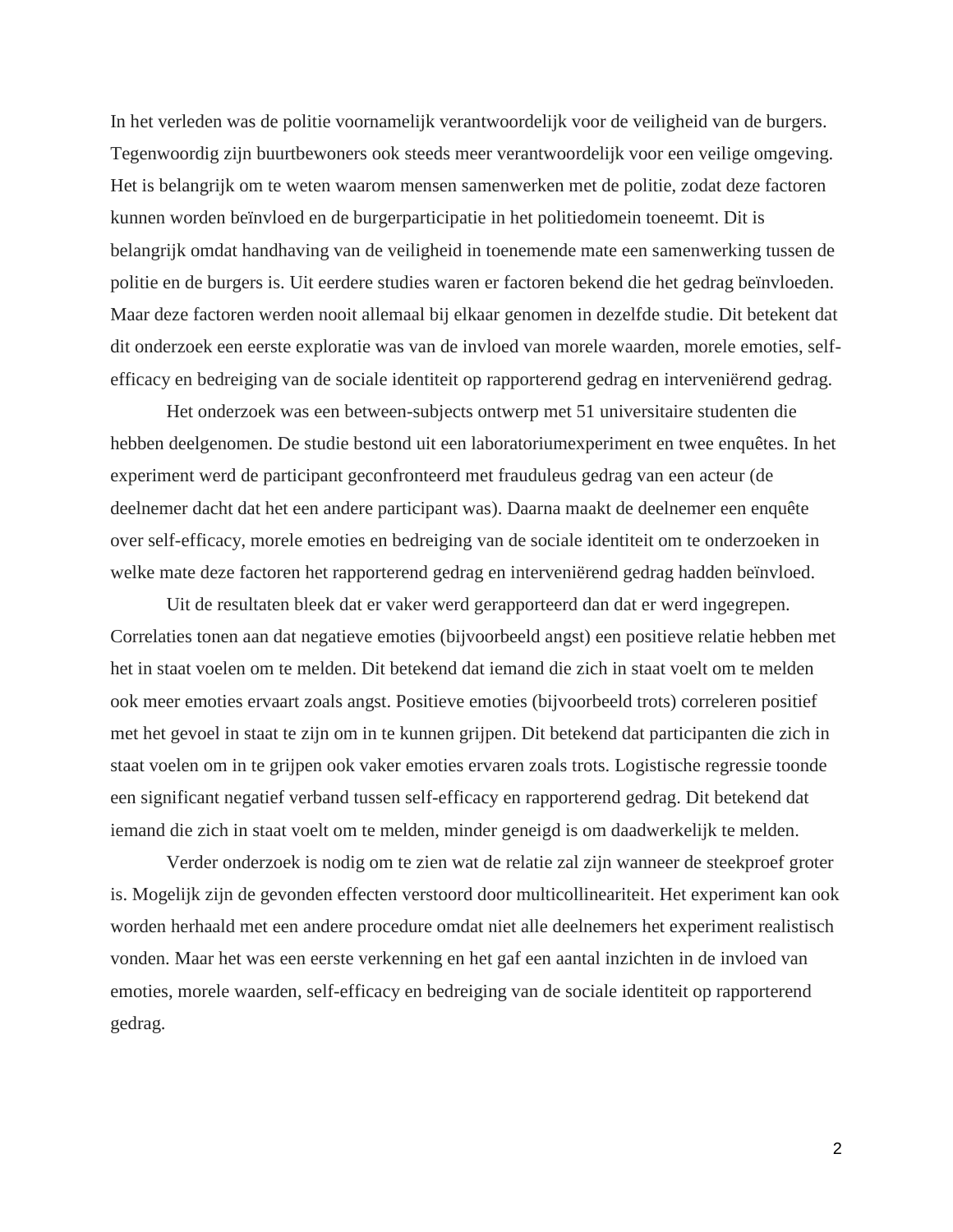#### **Witnessing fraud: reporting or intervening**

In recent years there has been increasing citizen participation in the police domain. Examples include reporting suspicious circumstances and intervening when a theft takes place. In the past, police were mainly responsible for the publics' safety (Van der Land, 2014). Nowadays, local residents are increasingly responsible for a safe environment as well. Citizen participation is necessary because more and more budget cuts are being made (Schreurs, in press.). These cuts have the consequence that the police need more help from the citizens to ensure a safe environment. In addition, social media enables citizen participation in the police domain (Roodenburg & Boutellier, 2014). Information can be shared more quickly, and problems can therefore be resolved faster. Furthermore, citizen participation provides more satisfaction with the police and a safer neighborhood (Kerstholt, De Vries, Mente & Huis in 't veld, 2015; Gill, Weisburd, Telep, Vitter & Bennett, 2014).

It is important to know why people participate so that these factors can be influenced in order to increase citizen participation in the police domain. This is important because maintaining safety will increasingly be reached by a collaboration between the police and the citizens. For example, when witnessing a crime, moral values (such as fairness) are addressed and in turn can cause certain emotions e.g. disgust to be experienced. Moral values are addressed because of conflicting values in the situation (witness thinks that stealing is wrong, and the thief does not think that way). The witness may have had the feeling of being able to report about that situation. But in the end, the witness decided not to report, because the thief is someone with whom the witness felt strongly connected. These factors seem to influence the decision whether to intervene or whether a report is made regarding criminal behavior. Previous studies (e.g. Schreurs, in press.; Schein & Gray, 2017; Haidt, 2003) showed that these factors can influence behavior. The question is to what extent these factors influence behavior that concerns witnessing a crime. During this research a exploration of the relation between moral values, moral emotions, selfefficacy and threat to the social identity with reporting behavior and intervening behavior is done.

In the scope of this research, intervening behavior is defined as "directly addressing the person in question to the fraudulent behavior that this person performs." Reporting behavior in the scope of this research is defined as "telling an authority (in this study the researcher) that the other person has conducted fraudulent behavior."

In order to improve cooperation between citizens and the police, it is important to know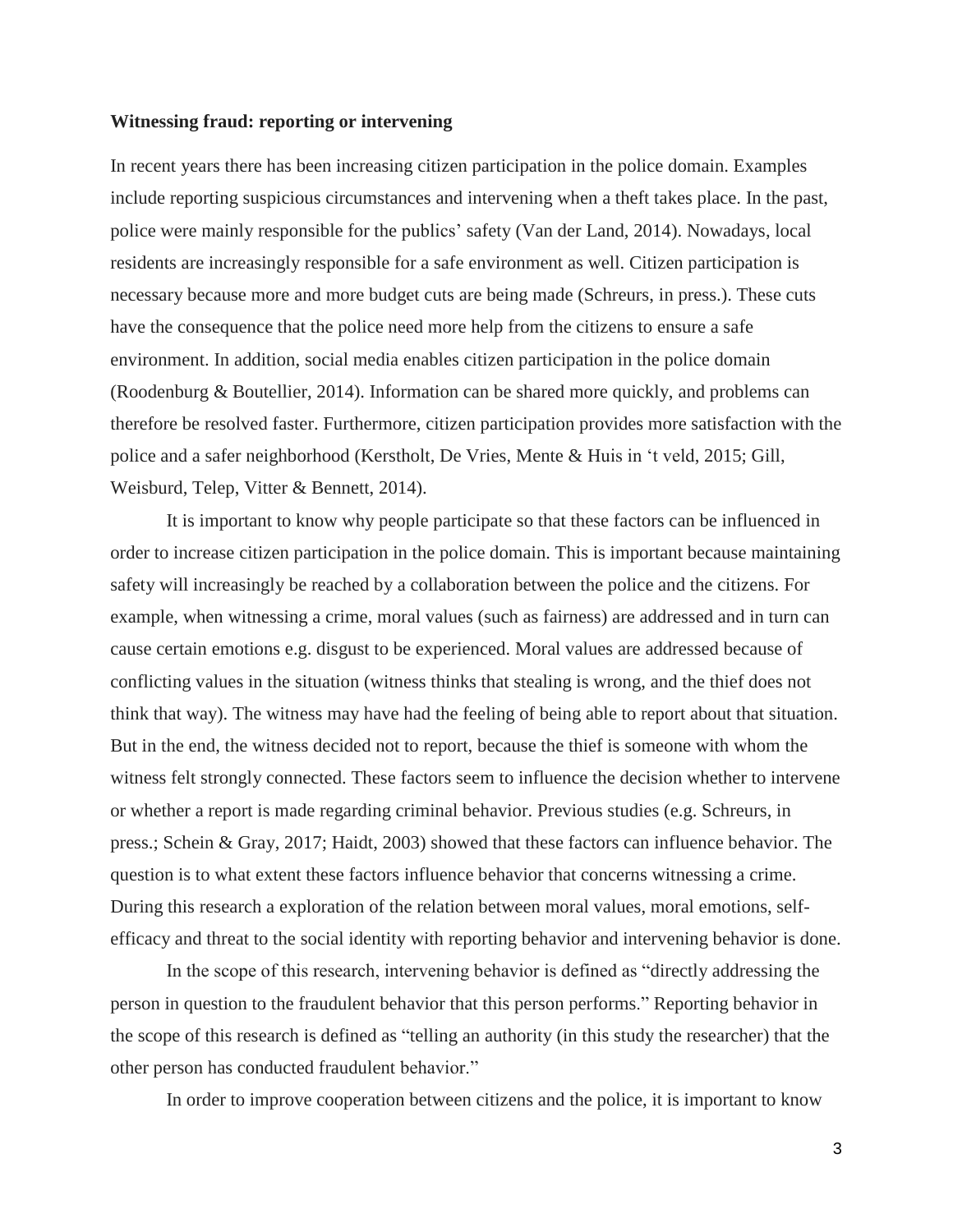which factors influence the decision to report criminal behavior or to intervene when seeing a crime and how they influence the behavior. A concrete model with influencing factors does not yet exist and therefore further research is necessary. That is why this research investigates to what extent the factors moral emotions, moral values, threat to the social identity and selfefficacy influence the reporting behavior and/or intervening behavior in a situation where fraudulent behavior takes place.

#### **Influencing factors on reporting a crime or intervening during a crime**

The research by Zeelenberg, Nellissen, Breugelmans, and Pieters (2008) has already shown that people in a situation where a crime takes place base the behavior on the intuitive system. This is because there is only a split second to decide which behavior to carry out. In the deliberated system, decisions are taken by weighing all advantages and disadvantages to make an informed decision (Kahneman, 2002). In the case of witnessing a theft, there is not much time to make an informed decision. In addition, not all information is available to weigh up all the advantages and disadvantages (Schreurs, in press.; Gigerenzer & Gaissmaier, 2011). Rules of thumb can even outperform more expensive processing when time is limited e.g. in the case of witnessing a theft, because decisions must be made in a short period of time (Payne, Bettman & Johnson, 1993).

Moral values play an important role in decisions made via the intuitive system. Moral values are a personal assessment about what is right or wrong (Harkness & Hitlin, 2014). What someone thinks is right or wrong depends on the values, norms, and rules that someone thinks is important. Moral values are deeper beliefs that motivate behavior and that can connect social groups (Schein & Gray, 2017). When witnessing a theft this situation can be conflicting with the moral values of the witness. This means that the witness thinks that something like stealing is perceived as morally wrong by that person, and the thief does not think stealing is morally wrong. Moral values consist of norms and feelings (Schein & Gray, 2017). In the situation of the theft, there are conflicting values and in turn emotions e.g. anger or disgust can be experienced.

According to Slovic and Västfjäll (2010) intuitive decisions are influenced by emotions. Emotions are strong motives for behavior and for that it is possible that certain emotions cause intervening or reporting behavior (Haidt, 2003). When something is seen that is perceived as morally wrong by that person, it could evoke feelings of anger, for example. These feelings can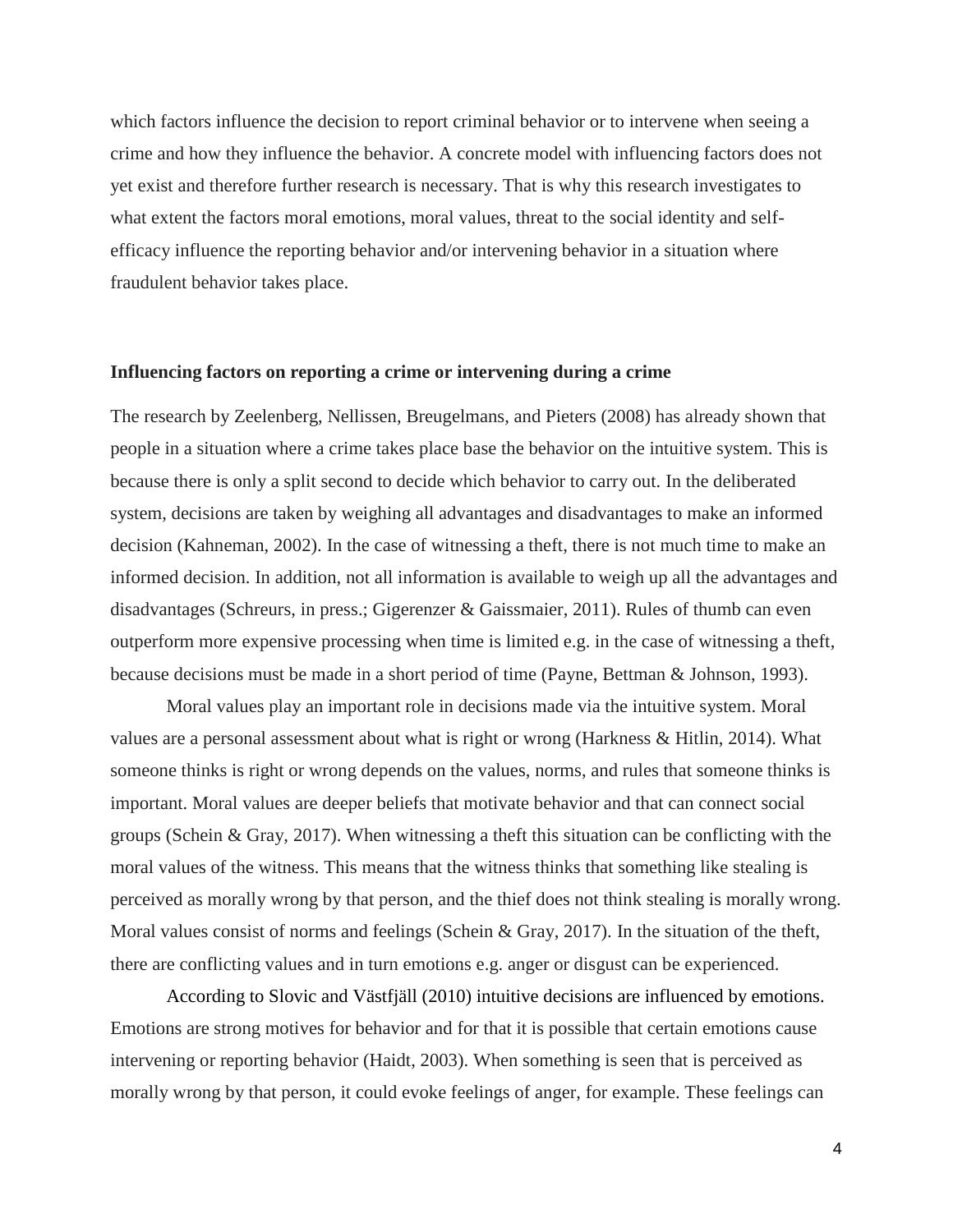then initiate certain behavior, such as addressing the other person regarding the behavior. Haidt (2003) distinguishes four categories of moral emotions. The first category consists of the othercondemning emotions: contempt, anger, and disgust. Anger involves a motivation for attack or revenge (Haidt, 2003). As argued by Schreurs (in press.), people who experience anger are more likely to take action. In case of witnessing a crime, it is likely that intervention takes place when someone experiences anger. Disgust results in a motivation to avoid the situation or a person (Haidt, 2003). This means that no intervention will take place and probably no reporting behavior as well, because there is total avoidance of the situation. The second category consists of selfconscious emotions: shame, embarrassment, and guilt (Haidt, 2003). These emotions seem designed to help people fit into groups without provoking contempt, anger and disgust from others (Haidt, 2003). Shame and embarrassment cause people to hide or remove from a situation. This makes movement and speech less likely (Haidt, 2003). In case of a crime, it is likely that no intervening behavior or reporting behavior would occur when someone feels embarrassed. The third category consists of other suffering emotions (Haidt, 2003). The most important one is sympathy, this causes compassion for someone else. The last category consists of other praising emotions (Haidt, 2003). An example of this is gratitude that functions as a moral motive to behave more prosocially. In particular, the moral emotions that cause approaching behavior e.g. anger or receding behavior e.g. fear seem to be important when a criminal act is observed (Schreurs, in press.).

When a crime takes place, the desirable behavior in the situation is to do something to help the police. In order to ensure that action is taken or that a report is made, there must be a feeling of being able to do something in the situation. This feeling of being able to carry out certain behavior is known as self-efficacy. Self-efficacy refers to an ability to change the surrounding social environment (Gecas & Schwalbe, 1983; Maddux & Gosselin, 2003; Owens, 1993; Rosenberg, Schooler, Schoenbach & Rosenberg, 1995). Someone with high self-efficacy is more likely to believe of being able to carry out certain behavior than those with low selfefficacy. In the case of a crime, someone with high self-efficacy is more likely to take action or take protective measures than someone with low self-efficacy. In that case intervening behavior or reporting behavior is more likely to occur when someone has a high feeling of self-efficacy.

Intervening and reporting are possibly influenced by someone's social identity. Identification with a social group is an important factor for identity. Everyone believes that their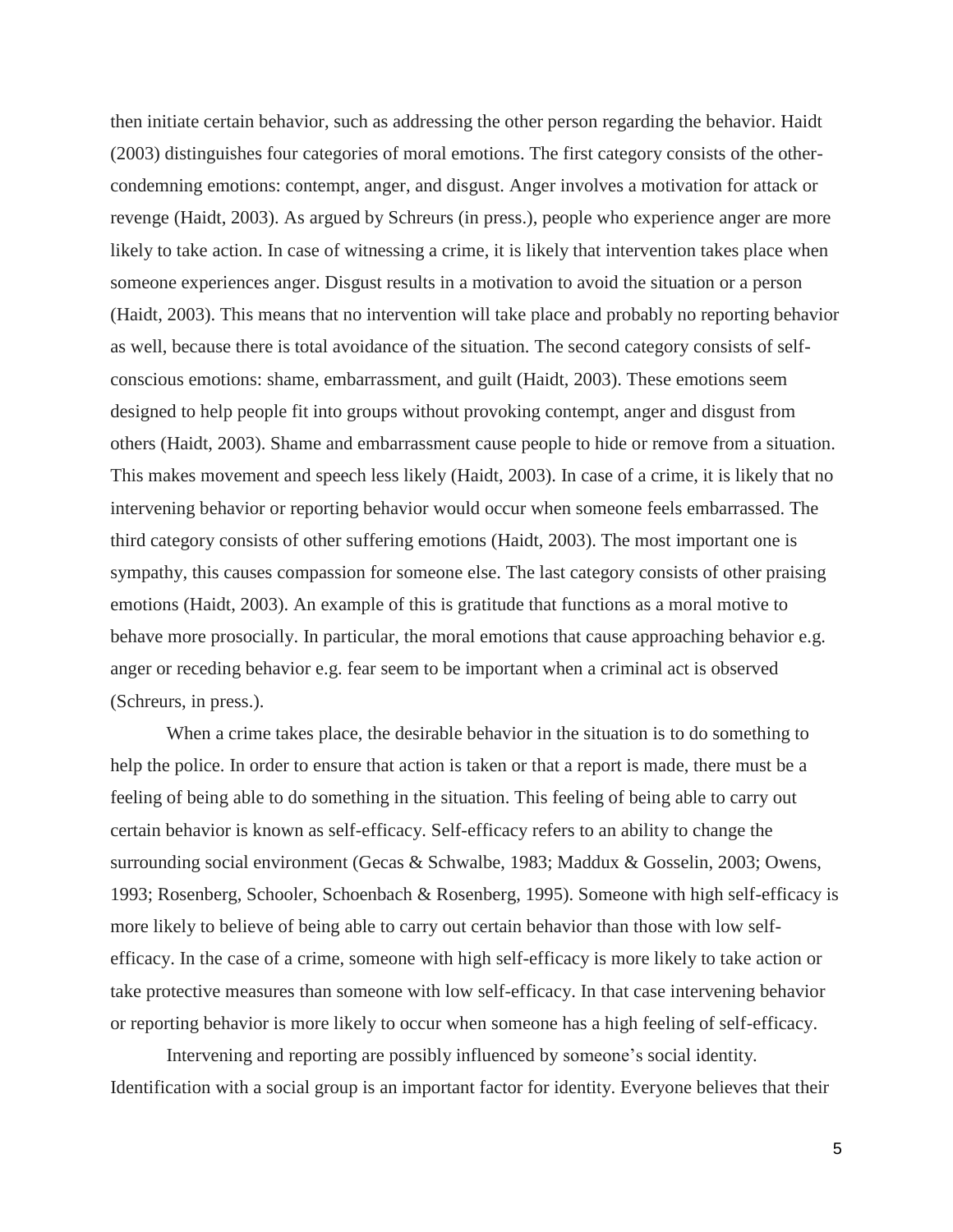own group (e.g. nation or religion) are better than others (so called outgroup). The social identity theory (Tajfel & Turner, 2004) states that this so called ingroup favoritism strengthens the selfesteem. Threats to the self-esteem (e.g. when an ingroup football team loses a game) heightens the need for ingroup favoritism (Kassin, Fein & Markus, 2014). Achievements of the group (e.g. when an ingroup football team wins a game) makes the identity stronger. When an ingroup member does something that the group sees as morally reprehensible the judgement is more extreme than when the same situation would occur with an outgroup member (Marques, Yzerbyt & Leyens, 1988). This black sheep effect is due to the relevance that ingroup members behavior has, as compared to the behavior of an outgroup member for someone's social identity (Zubieta & Liporace, 2015). When someone sees an ingroup member stealing something, that person is likely to be punished more heavily by the ingroup than when an outgroup member steals something. Previous studies (Scheepers & Ellemers, 2005; Ethier & Deaux, 1994) show that when an ingroup member does something that is seen as morally wrong (e.g. stealing something), this person is avoided because identification with this member no longer occurs. This person is no longer member of the ingroup. The behavior is being ignored so that there is no damage to the self-esteem. It is likely that in the case of a theft no intervening or reporting behavior occurs.

#### **Present study**

This research aims to examine the relation between witnessing a fraud and reporting/intervening behavior, and to what extent this is influenced by moral emotions, moral values, self-efficacy and threat to the social identity. This is an explorative research with factors known to be influential on reporting and intervening behavior. The expectation is that approaching moral emotions (e.g. anger) cause intervening behavior or reporting behavior. Moral emotions such as shame provide for avoiding behavior and make intervention or reporting less likely. If something goes against the moral values, it is expected that intervening or reporting behavior will take place. Someone with low self-efficacy will probably not intervene or report in the case of witnessing a crime. On the other hand, someone with a high self-efficacy will probably intervene or report because of the feeling of being able to do something in the situation. Threats to social identity ensure that identification with the ingroup member no longer takes place when someone was highly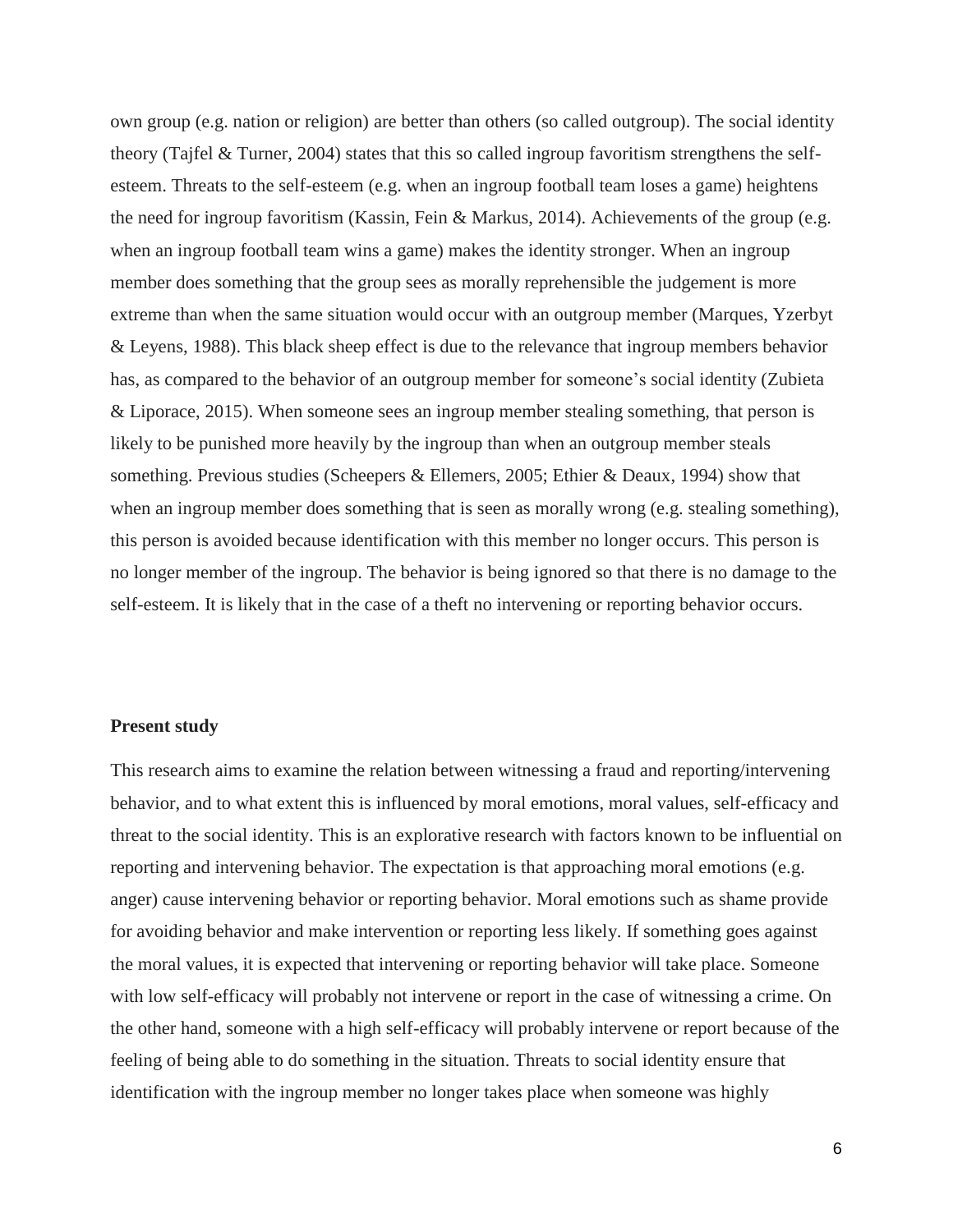identified with the other person e.g. thief. The behavior of this member is ignored so that person is no longer an ingroup member and therefore it is expected that no intervening or reporting behavior occurs when someone feels strongly socially identified with the other person.

#### **Method**

#### **Participants and design**

The study was a between-subjects design. Participants were collected via convenience sampling. A total of 51 university students participated in a lab experiment that also consisted a survey. The experiment and survey were in English. Some of the questions were translated from Dutch survey's. Mean ages was 20 years (range 17-26), 46.9% of the participants was male and 53.1% female. 48.9% had a Dutch nationality, 22.4% had a German nationality and 28.7% had a different nationality. Participants could win a camera and all participants where 0.5 sona credits granted. The study was approved by the institutional ethical committee and all participants gave informed consent before the study.

#### **Procedure**

The participants were asked to participate in an experiment about social identity. The experiment was staged and after the experiment was done this is communicated with the participants. Three people were involved in the study. The researcher, a participant and a confederate (who pretended to be a participant but in reality, was an actor). The participant entered a control room with a computer (where the participant could see that the experiment room was being filmed) and a box. The participant then received the explanation that the experimenter was doing two experiments at the same time but for this experiment the two parts are done at the same day and for the other experiment the second part is the next day. The participant then made the first online questionnaire about identity in the experiment room and after finishing the questionnaire, a crossword puzzle should be made in other to get a chance on winning an underwater action camera. The person who fills in the puzzle the best across the two experiments would win the camera. Participants were told that using a mobile phone was forbidden and when the participant was done the puzzle should be put in the box in the control room. When the participant was done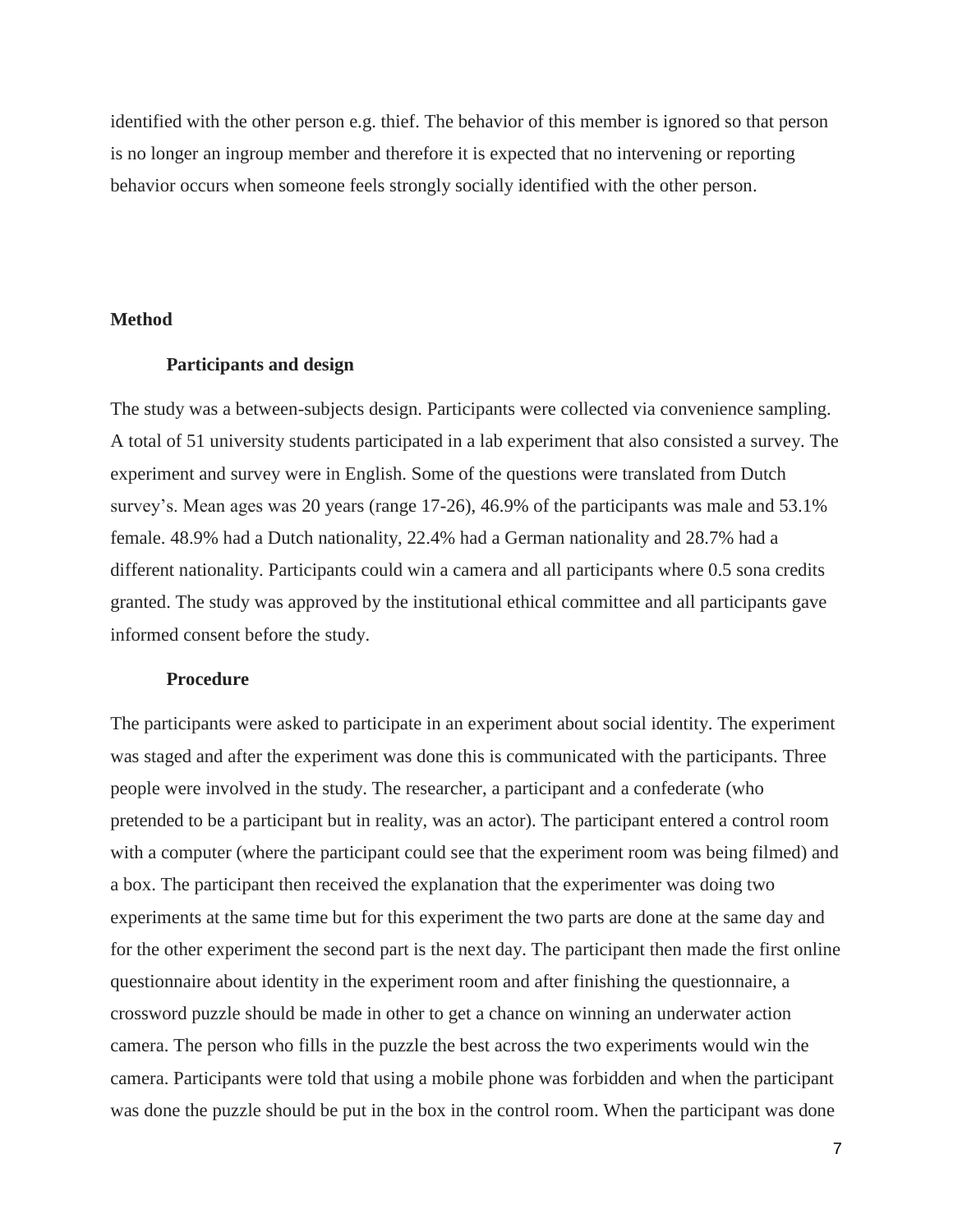and comes back in the control room to put the puzzle in the box a confederate (as the next participant) comes in the control room, gets the same explanation and makes the puzzle in the experiment room. The experimenter then explained the participant that she will explain the second part of the experiment but first must go to the bathroom really bad. The experimenter asked the participant if he/she could keep an eye on the monitor to see if the other participant (confederate) does not use a mobile phone. Next there were two conditions. Every participant was randomly assigned to one of the two conditions. In the first condition the confederate used the mobile phone for ten seconds and in the second condition the confederate used the mobile phone for three minutes. After a few minutes the confederate returned to the control room and again there were two conditions. In the first condition the confederate explained that it was really hard, so she needed to look up one word and puts a half filled in puzzle in the box. In the second condition the confederate explained that it was really hard, so she looked it all up on google and puts a fully filled in puzzle in the box. After that the confederate left the room because her second part is tomorrow. Next the experimenter came back and thanked the participant for watching the monitor and asked if everything went well when she was away. Here the participants had the opportunity to inform the researcher about the fraudulent behavior of the confederate. After that the experimenter told that the experiment was staged but explanation of the actual goal was told after the second questionnaire. The participant then made the second questionnaire about moral emotions, self-efficacy etc. regarding the situation of the confederate using the mobile phone. After that, a complete explanation was provided and a debrief form was handed to the participant. Finally, the participant was thanked for participation.

#### **Measures**

Questionnaire were submitted in the appendices. Some questions were used as distraction and therefore not further analyzed. There were two behavioral checks to make sure that the participant saw the confederate using the mobile phone. These were: 'Did you see the other participant using a mobile phone while filling in the puzzle?' and 'How long did you see the participant using the mobile phone?'.

The moral values were measured with the questionnaire of Steg, Perlaviciute, Van der Werff and Lurvink (2014). Only the egoistic values (e.g. authority) and altruistic values (e.g. equality) have been measured by indicating on a seven-point Likert scale to what extent the value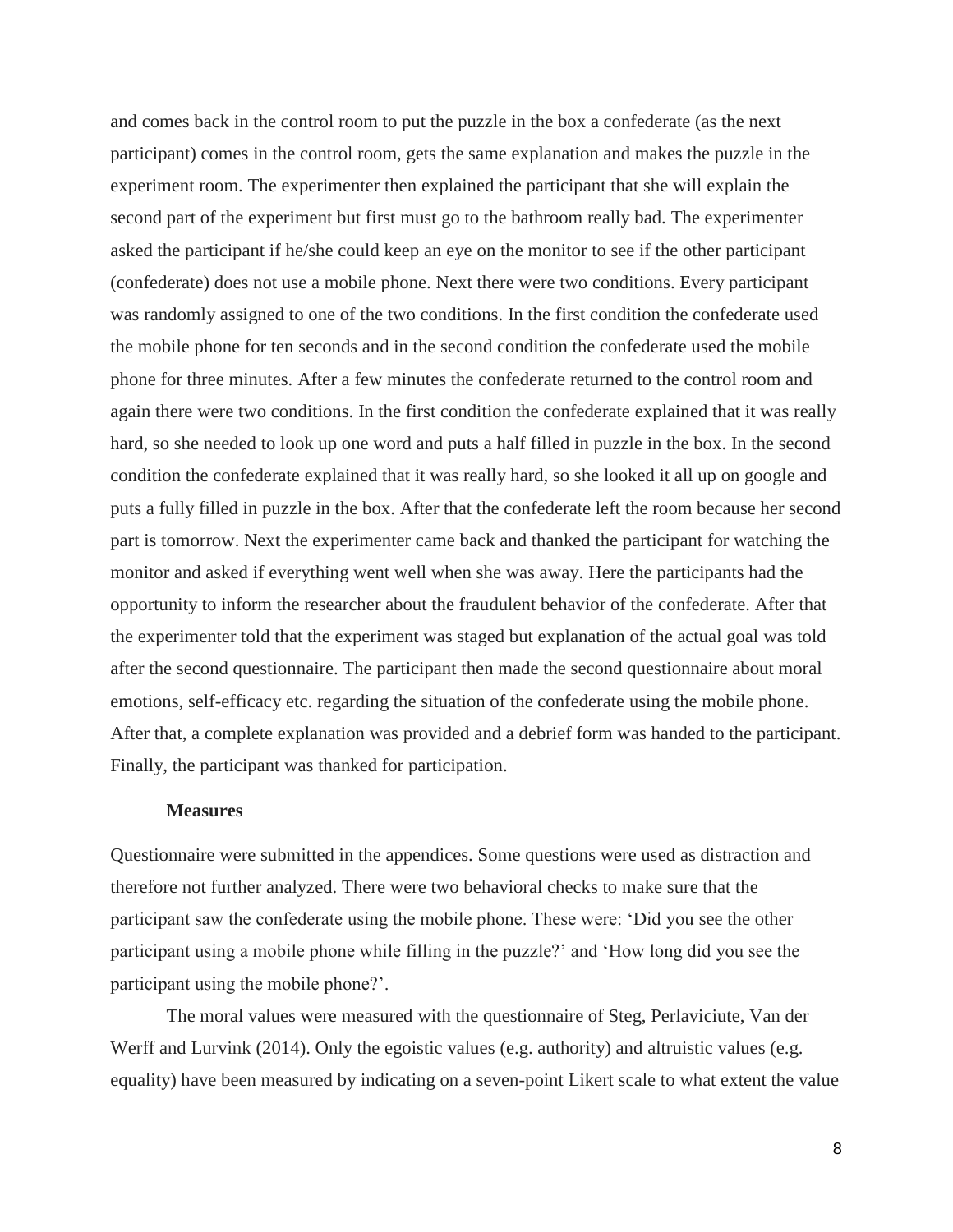was important to the participant  $(1=$  totally not important,  $7=$  really important). A factor analysis was conducted to see if there were two factors just as the literature indicated (Steg, Perlaviute, Van der Werff & Lurvink, 2014). Analysis showed four factors with an eigenvalue above 1. The first factor consisted of social power and authority. This factor was labelled as egoistic values  $(\alpha = .64, \lambda) = .64, EV = 1.60, h^2 = 17,8\%$ . The second factor consisted of equality, the world at peace, social justice and helpful. This factor was labelled as altruistic values (α = .78,  $λ2 = .78$ ,  $EV = 2.50$ ,  $h^2 = 27,8\%$ ). Two of the other three values loaded on their own factor and the last value loaded on none of the factors. These three values were omitted.

Moral emotions that were measured are anger, disgust, contempt, shame, embarrassment, guilt, compassion, gratitude, awe, fear, pride and schadenfreude (Haidt, 2003). Participants were asked to what extent they felt these emotions during the experiment on a seven-point Likert scale  $(1=$  not at all during the experiment,  $7 =$  all the time during the experiment). Factor analysis with moral emotions showed a different outcome than the classification of Haidt (2003). It showed four factors with an eigenvalue above 1. Varimax rotation gave two factors that consisted of multiple items and two factors that were self-contained. The first factor was labeled as Negative emotions (anger, disgust, shame, embarrassment, guilt and fear, ( $\alpha = .88$ ,  $\lambda = 2 = .89$ ,  $EV = 3.96$ ,  $h^2$  = 33,0%)). Second factor was labeled as positive emotions (compassion, gratitude, awe and pride,  $(\alpha = .79, \lambda_2 = .79, EV = 2.50, h^2 = 20,8\%)$ . Remaining factors contempt and schadenfreude were omitted in analysis.

Self-efficacy was measured by asking participants to what extent they agreed with the statements on a seven-point Likert scale (1= totally disagree, 7= totally agree). The statements were about feeling able to intervene or report to the researcher about the behavior of the confederate. E.g. "I thought I was able to inform the researcher that the other participant was using a mobile phone". Factor analysis showed that self-efficacy consisted of two separate factors that can be labeled as self-efficacy reporting ( $\alpha = .82$ ,  $\lambda = .82$ ,  $EV = 1.81$ ,  $h^2 = 36,2\%$ ) and selfefficacy intervening ( $\alpha = .76$ ,  $\lambda = 0.76$ ,  $EV = 1.98$ ,  $h^2 = 39,6\%$ ).

Threat to the social identity was measured by asking participants to what extent they agreed with the statements e.g. "I cared about how the participant would react to what I said to her" on a seven-point Likert scale (1= totally disagree, 7= totally agree). Factor analysis showed that it consisted out of one overall factor ( $\alpha = .74$ ,  $\lambda = 0.74$ ,  $EV = 2.34$ ,  $h^2 = 58,4\%$ ).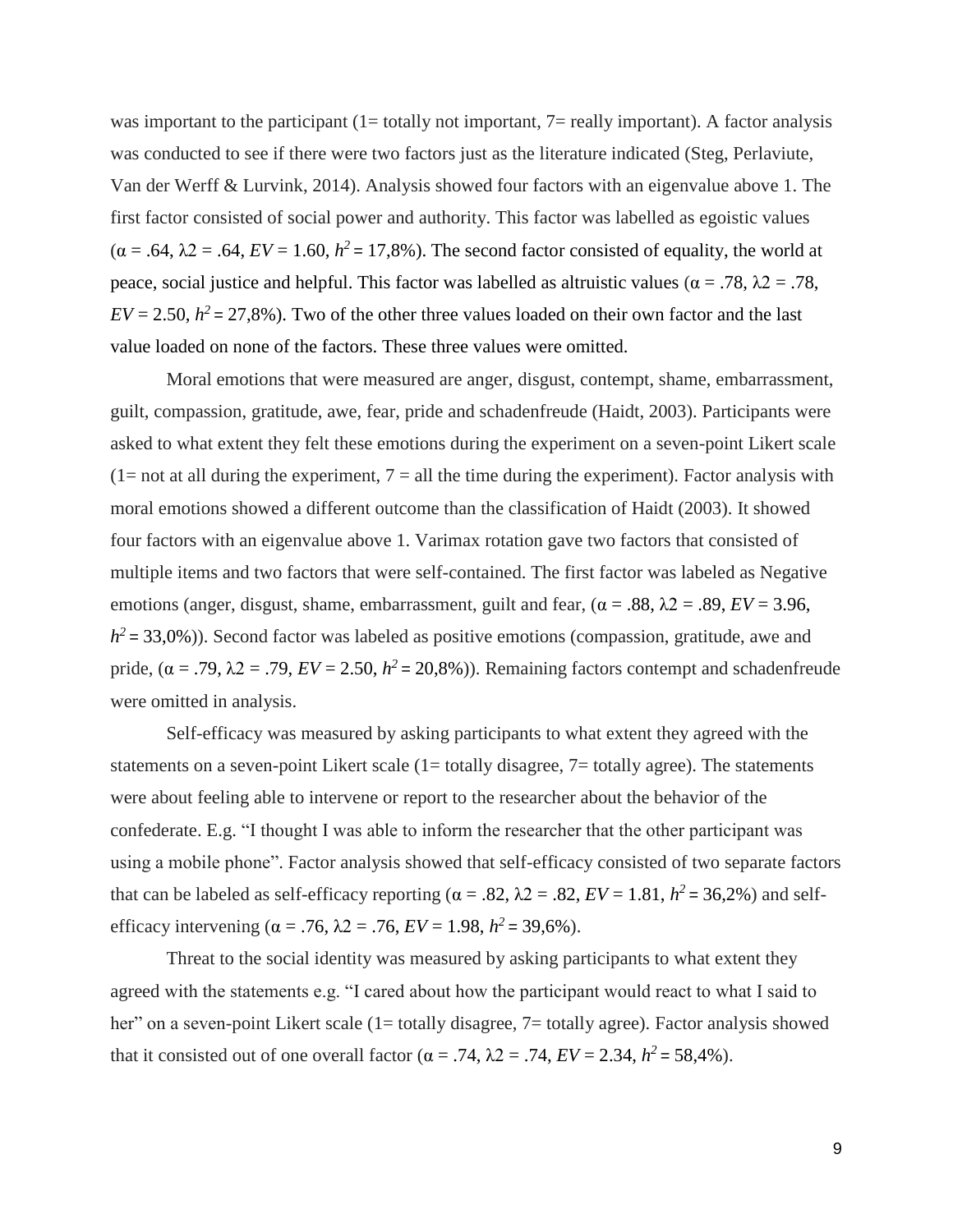# **Results**

#### **Descriptive statistics**

Two participants were excluded from analysis because their experiment had failed. These two experiments failed because the participants already realized that it was staged and left the control room to find the experimenter. Because of that condition one was assigned more 53.1% than condition two 46.9%. Data from 49 participants was analyzed and 89.8% of the participants has seen the confederate using the mobile phone. Condition and how long the participants had seen the mobile phone use are shown in table 1. 73.1% from the participants in condition one saw the confederate using the mobile phone for half a minute or less. In condition two, 60.1% of the participants saw the confederate using the mobile phone for the duration of three or more minutes. 12.2% of the participants intervened during the experiment and 38.8% made a report to the experimenter during the experiment about the mobile phone use. Further analyzes were only done with reporting behavior and not with intervening behavior because of the limited number of participants that intervened during the experiment. 69.4% disproves the behavior of the confederate and 22.4% is neutral about it. Not all participants considered the experiment realistic. 36.7% found the experiment not very realistic, 22.4% were neutral about it and 38.8% found the experiment realistic. Analysis were conducted with and without the participants that found the experiment not realistic. G\*Power analysis showed 17.5% power because of the low number of participants compared to the measured constructs. According to the literature (Lenth, 2001) a power of 80% or more was needed to find a mean effect. 80% power would mean 170 participants in this study.

| Condition 1 Condition 2 |   |
|-------------------------|---|
| 5                       |   |
| 14                      | 4 |
| 2                       | 5 |
|                         | 8 |
| $\mathbf{\Omega}$       |   |
|                         |   |
|                         |   |

*Table 1. Time that the participants saw the mobile phone use per condition*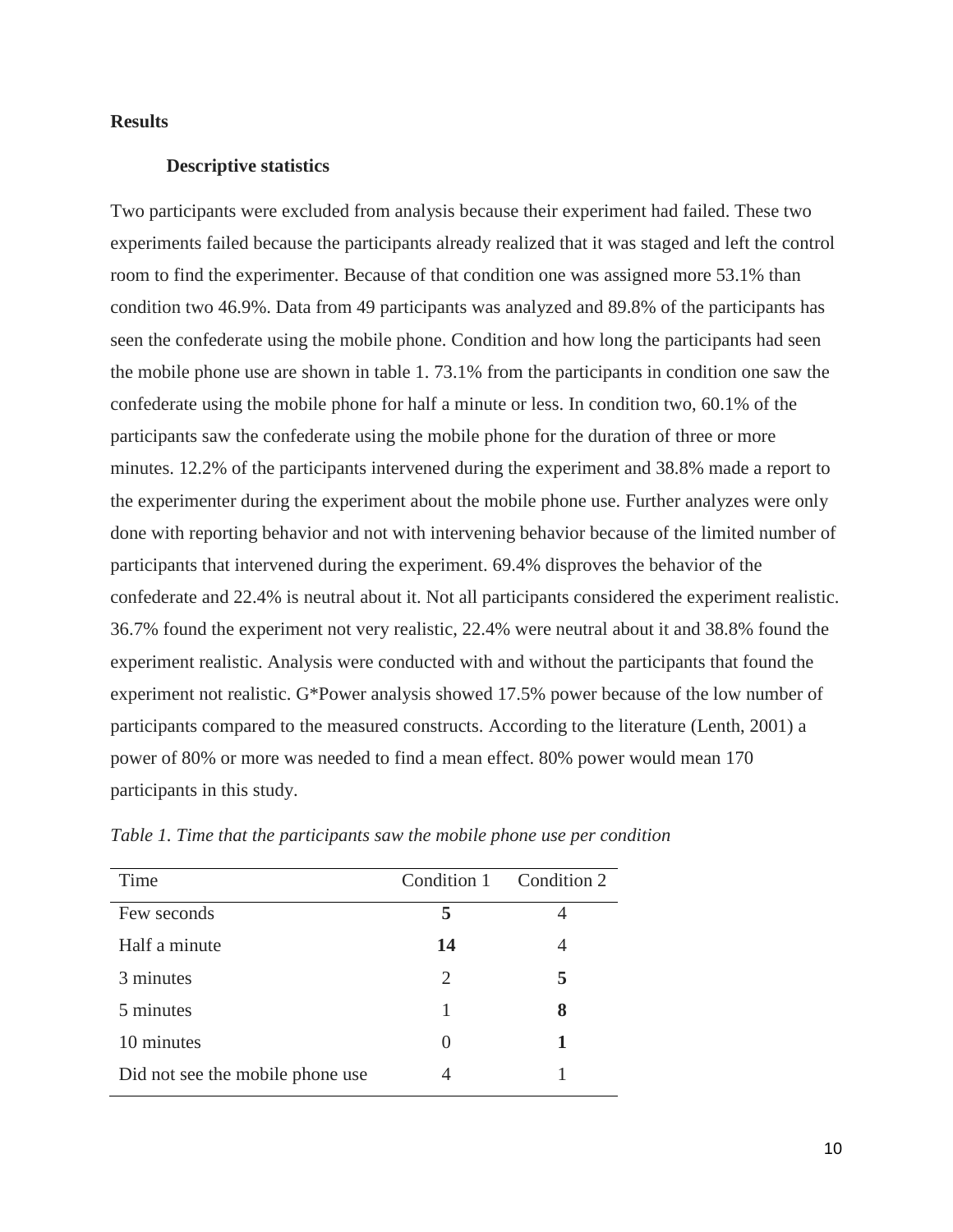### **Correlations**

Correlations, means and standard deviations between all variables are shown on the next page in table 2. The Pearson R correlation showed a negative relation between reporting and self-efficacy reporting  $(r = -.42, p < .01)$  and between intervening and self-efficacy intervening  $(r = -.57, p < .01)$ . Negative relationships mean that higher values on one variable (reporting or intervening) go together with lower values on the other (self-efficacy). Furthermore, there was a positive relation between self-efficacy reporting and self-efficacy intervening  $(r = .33, p < .05)$ , this means that a higher score on feeling able to report, means a higher score on feeling able to intervene. There was a positive relationship between negative emotions and selfefficacy reporting  $(r = .29, p < .05)$ , this means that a higher score on feeling able to report also means a higher score on negative emotions. Positive emotions showed a positive relationship with self-efficacy intervening ( $r = .32$ ,  $p < .05$ ), this means that a higher score on feeling able to intervene also means a higher score on positive emotions. Positive and negative emotions showed a positive relationship ( $r = .43$ ,  $p < .01$ ), this means that a higher score on positive emotions means a higher score on negative emotions.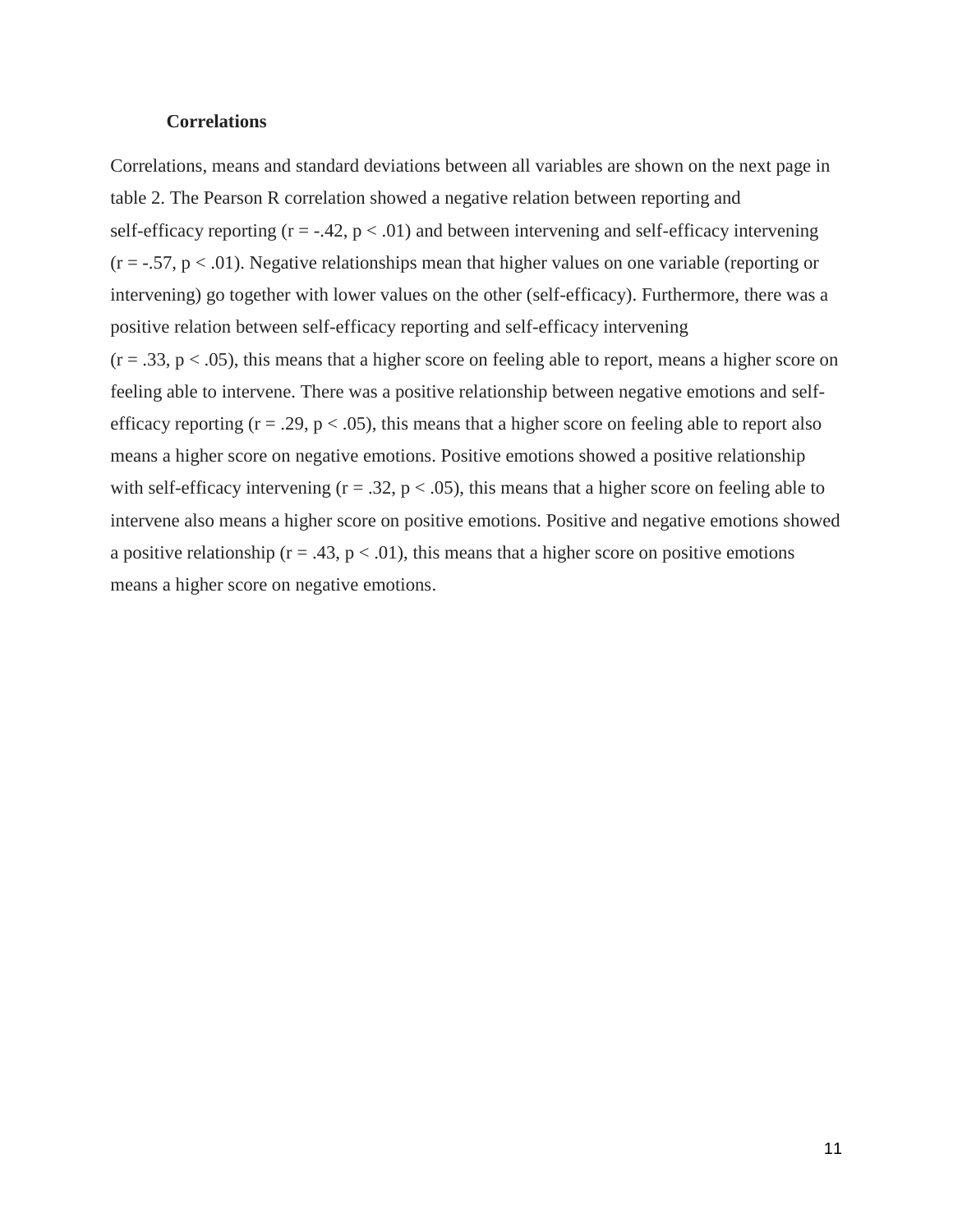*Table 2. Correlations between all variables*

| Variables                        | M     | <b>SD</b> |          | $\overline{2}$           | 3                        | 4                        | 5                        | 6   | $7\phantom{.0}$          | 8                        | 9 |
|----------------------------------|-------|-----------|----------|--------------------------|--------------------------|--------------------------|--------------------------|-----|--------------------------|--------------------------|---|
| 1. Reporting                     | 1.61  | 0.49      |          |                          |                          |                          |                          |     |                          |                          |   |
| 2. Intervening                   | 1.88  | 0.33      | .21      | $\overline{\phantom{a}}$ |                          |                          |                          |     |                          |                          |   |
| 3. Self-efficacy reporting       | 8.53  | 4.34      | $-.42**$ | .00                      | $\overline{\phantom{a}}$ |                          |                          |     |                          |                          |   |
| 4. Self-efficacy intervening     | 10.35 | 5.54      | $-.09$   | $-.57**$                 | $.33*$                   | $\overline{\phantom{a}}$ |                          |     |                          |                          |   |
| 5. Negative emotions             | 11.27 | 7.08      | .05      | .01                      | $.29*$                   | .25                      | $\overline{\phantom{a}}$ |     |                          |                          |   |
| 6. Positive emotions             | 7.82  | 4.24      | .02      | $-.22$                   | .11                      | $.32*$                   | $.43**$                  |     |                          |                          |   |
| 7. Egoistic                      | 6.57  | 2.15      | $-.20$   | $-.08$                   | .15                      | $-.04$                   | .17                      | .26 | $\overline{\phantom{a}}$ |                          |   |
| 8. Altruistic                    | 23.57 | 3.56      | .13      | $-.05$                   | $-.08$                   | $-.10$                   | .08                      | .04 | $-.27$                   | $\overline{\phantom{a}}$ |   |
| 9. Threat to the social identity | 11.98 | 5.72      | .15      | .32                      | $-.07$                   | .06                      | .05                      | .03 | .11                      | .09                      |   |

**Note.** \*p < .05, \*\*p < .01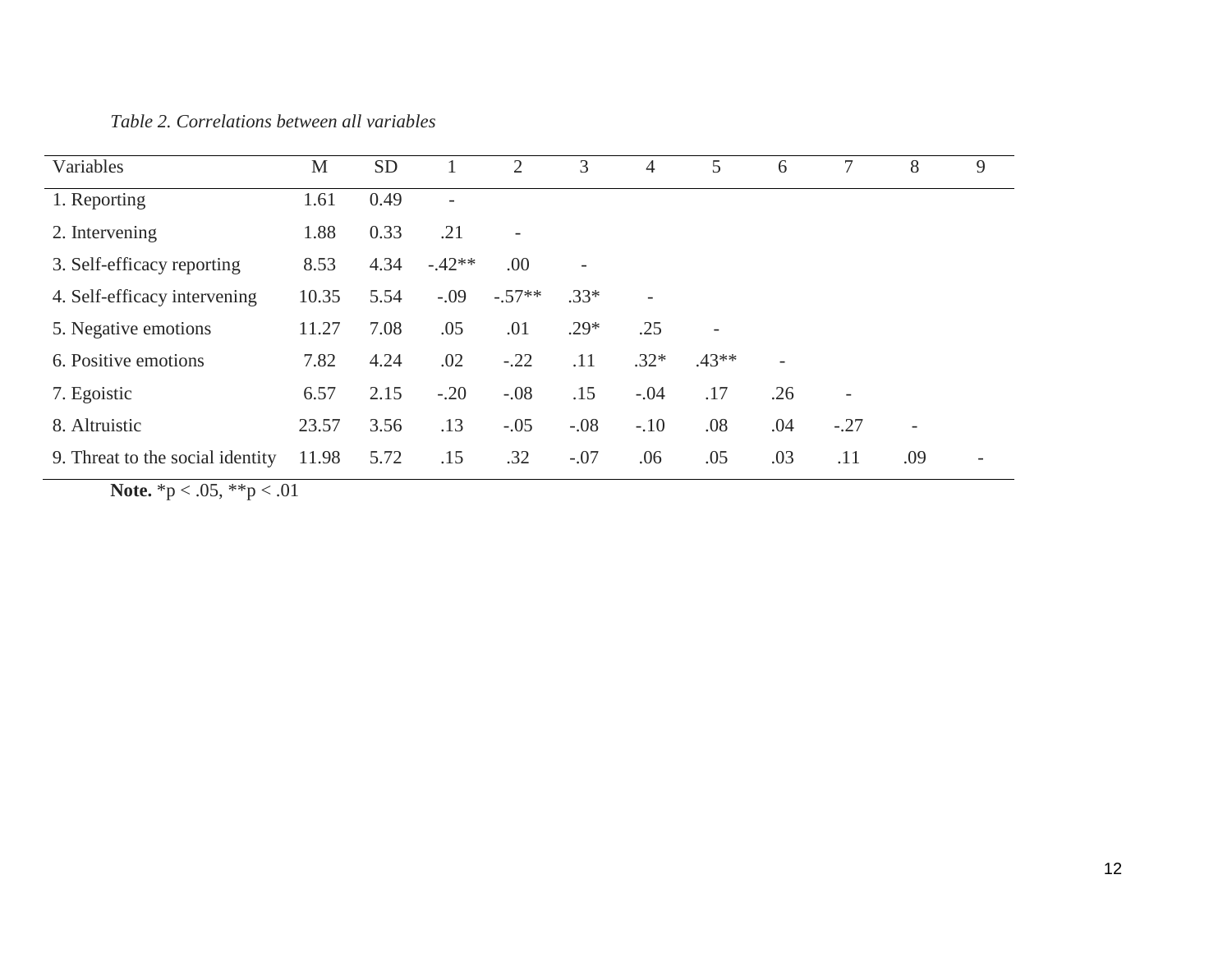#### **Regression analysis**

Before conducting regression analysis, the Kolmogorov-Smirnov and the Shapiro-Wilk test for normality were done to explore the distribution of the data. Tests showed that the data was not normally distributed. The Mann-Whitney U-test was conducted to compare the two groups (halffilled in puzzle condition dan the full filled in puzzle condition) on the parameters self-efficacy reporting, self-efficacy intervening, negative emotions, positive emotions, threat to the social identity, egoistic values, altruistic values, reporting behavior and intervening behavior. Tests showed no significant differences between the two conditions on the parameters (table 3 for results).

A logistic regression was performed with reporting as dependent variable. Factors were self-efficacy reporting, negative emotions, positive emotions, threat to the social identity. Self-efficacy intervening was not included because reporting was the dependent variable. In table 4 is shown that self-efficacy reporting has a negative influence on reporting behavior. This suggests that feeling able to report does not mean people report more often. The same relationship was found in the correlations. In table 5 is shown the same logistic regression, but participants that found the experiment not realistic or not realistic at all were excluded. No significant differences were found. No regression analysis was conducted with intervening as dependent variable, because of the limited participants that intervened during the experiment.

| Variable                      | Mann-Whitney U | Wilcoxon W | Z       | Sig |
|-------------------------------|----------------|------------|---------|-----|
| Negative emotions             | 212.00         | 563.00     | $-0.77$ | .08 |
| Positive emotions             | 277.00         | 628.00     | $-0.45$ | .66 |
| Self-efficacy reporting       | 274.00         | 550.00     | $-0.51$ | .61 |
| Self-efficacy intervening     | 250.50         | 601.50     | $-0.98$ | .33 |
| Threat to the social identity | 287.50         | 563.50     | $-0.23$ | .82 |
| Egoistic                      | 208.00         | 559.00     | $-1.85$ | .06 |
| Altruistic                    | 296.50         | 647.50     | $-0.50$ | .96 |
| Reporting                     | 248.00         | 524.00     | $-1.21$ | .23 |
| Intervening                   | 270.00         | 546.00     | $-1.02$ | .31 |

*Table 3. Comparison of condition one and condition two*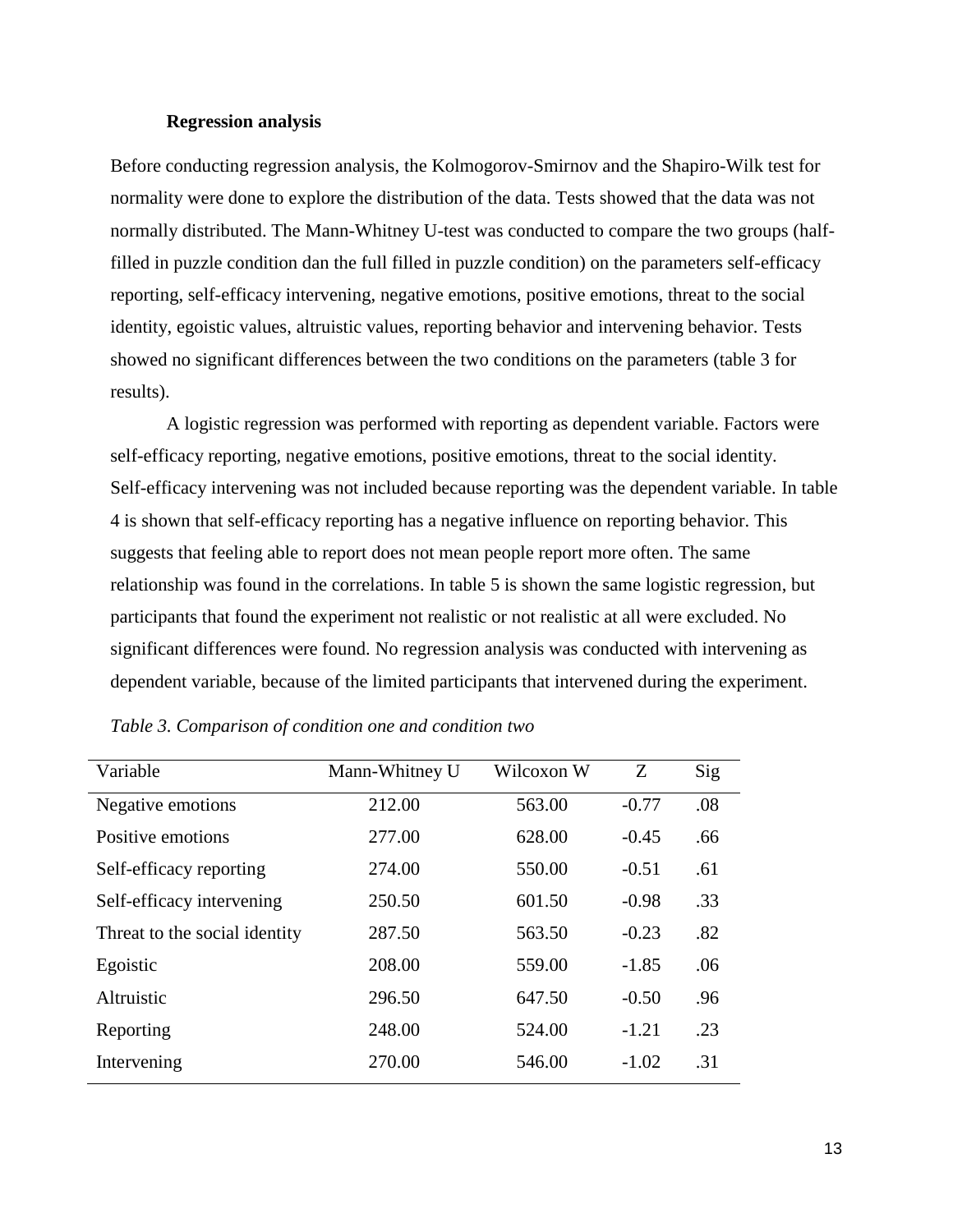| Variable                      | B      | S.E. | Wald | Df             | Sig | Exp(B) |
|-------------------------------|--------|------|------|----------------|-----|--------|
| Self-efficacy reporting       | $-.29$ | .10  | 8.61 |                | .00 | 0.75   |
| Negative emotions             | .08    | .06  | 1.95 | $\overline{1}$ | .16 | 1.08   |
| Positive emotions             | $-.03$ | .09  | 0.14 | 1              | .71 | 0.97   |
| Threat to the social identity | .07    | .05  | 2.09 |                | .15 | 1.07   |

*Table 4. Factors that predict reporting behavior* 

*Table 5. Factors that predict reporting behavior (select cases)*

| Variable                      | В      | S.E. | Wald | Df           | Sig | Exp(B) |
|-------------------------------|--------|------|------|--------------|-----|--------|
| Self-efficacy reporting       | $-.27$ | .09  | 8.23 |              | .00 | 0.77   |
| Negative emotions             | .07    | .06  | 1.47 | 1            | .23 | 1.07   |
| Positive emotions             | $-.01$ | .09  | 0.01 | $\mathbf{1}$ | .94 | 0.99   |
| Threat to the social identity | .05    | .06  | 0.62 | $\mathbf{1}$ | .43 | 1.05   |

## **Discussion**

This research was a first exploration to get more insight in the influencing factors that possibly predict reporting behavior and intervening behavior. There is no research done before, that used the same factors all together, so this is a new exploration of reporting and intervening behavior. The factors were selected because of the possible influence on behavior that was mentioned in existing literature. The research question was to what extent the factors; moral values, moral emotions, self-efficacy and threat to the social identity, influence reporting behavior and intervening behavior. Results show a significant negative relationship between self-efficacy reporting and reporting behavior. This means that feeling able to report to the experimenter about the fraudulent behavior from the confederate does mean that participants are less likely to actually report to the experimenter. Furthermore, no significant relationships have been found.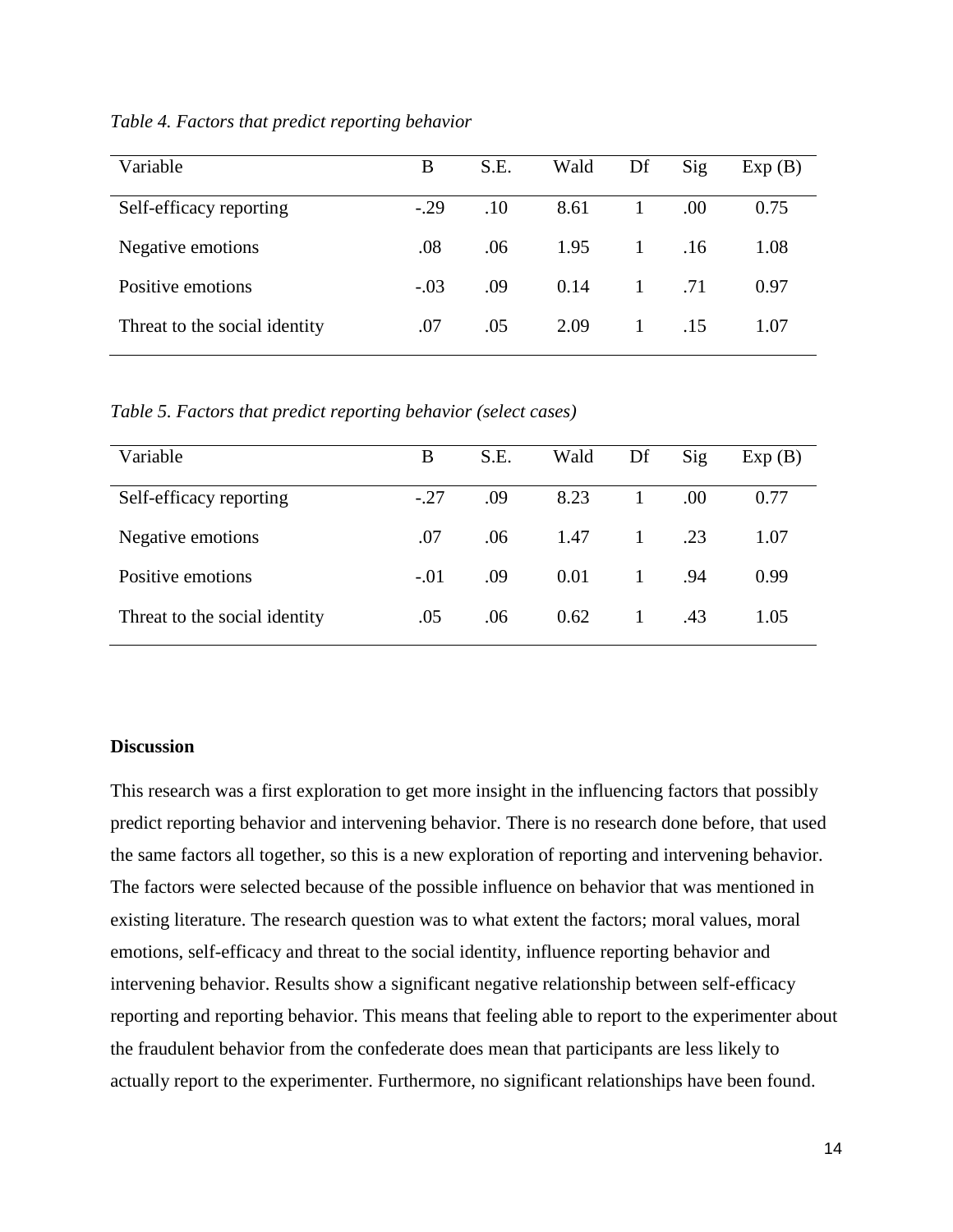Only reporting behavior is discussed here because of the limited participants that intervened during the experiment.

Moral values are addressed in the situation with the confederate but show no significant relationship with another variable. This means that the moral values in this study have not caused the moral emotions. This is not in line with the expectations. Schein and Gray (2017) argued that moral values motivate behavior and activate emotions. Behavior could still be motivated but possibly the participant could not actually perform the behavior or only makes a moral assessment of the wrongness of the behavior of the confederate. Also, is it possible that moral values do not directly influence behavior and therefore show no significant relationship with reporting behavior. Support for this suggestion is giving by Bardi and Schwartz (2003) that argue that the relationship between moral values and behavior is influenced by other things (e.g. surroundings and other values that conflict with each other) and therefore there is not a direct relationship.

Participants can feel different emotions at the same time (Haidt, 2003). Results show that participants that experience more negative emotions (e.g. anger), also experience more positive emotions (e.g. compassion). Negative emotions show a significant positive relationship with self-efficacy reporting. This means that participants that have a higher score on feeling able to report also experience more negative emotions than participants with a lower score on selfefficacy reporting. Positive emotions show a significant positive relationship with self-efficacy intervening. This means that participants that have a higher score on feeling able to intervene also experience more positive emotions than participants with a lower score on self-efficacy intervening. So that would mean that positive emotions are more often experienced with intervening and negative emotions more often with reporting. An argument that would support this would be that when reporting something, that person already experienced negative emotions (e.g. fear) and because of the experienced fear did not felt able to intervene, but making a report seems less dangerous to that person. An argument for the positive emotions could be that when intervening, it is more likely that someone experiences emotions like pride because that person would be proud of actually intervening. Therefore, it could be that certain emotions have a relation with certain behavior or feeling able to carry out certain behavior (Haidt, 2003).

When looking at feeling able to report about the fraudulent behavior of the confederate, it is interesting to see that there is a negative relationship between the efficacy and the dependent

15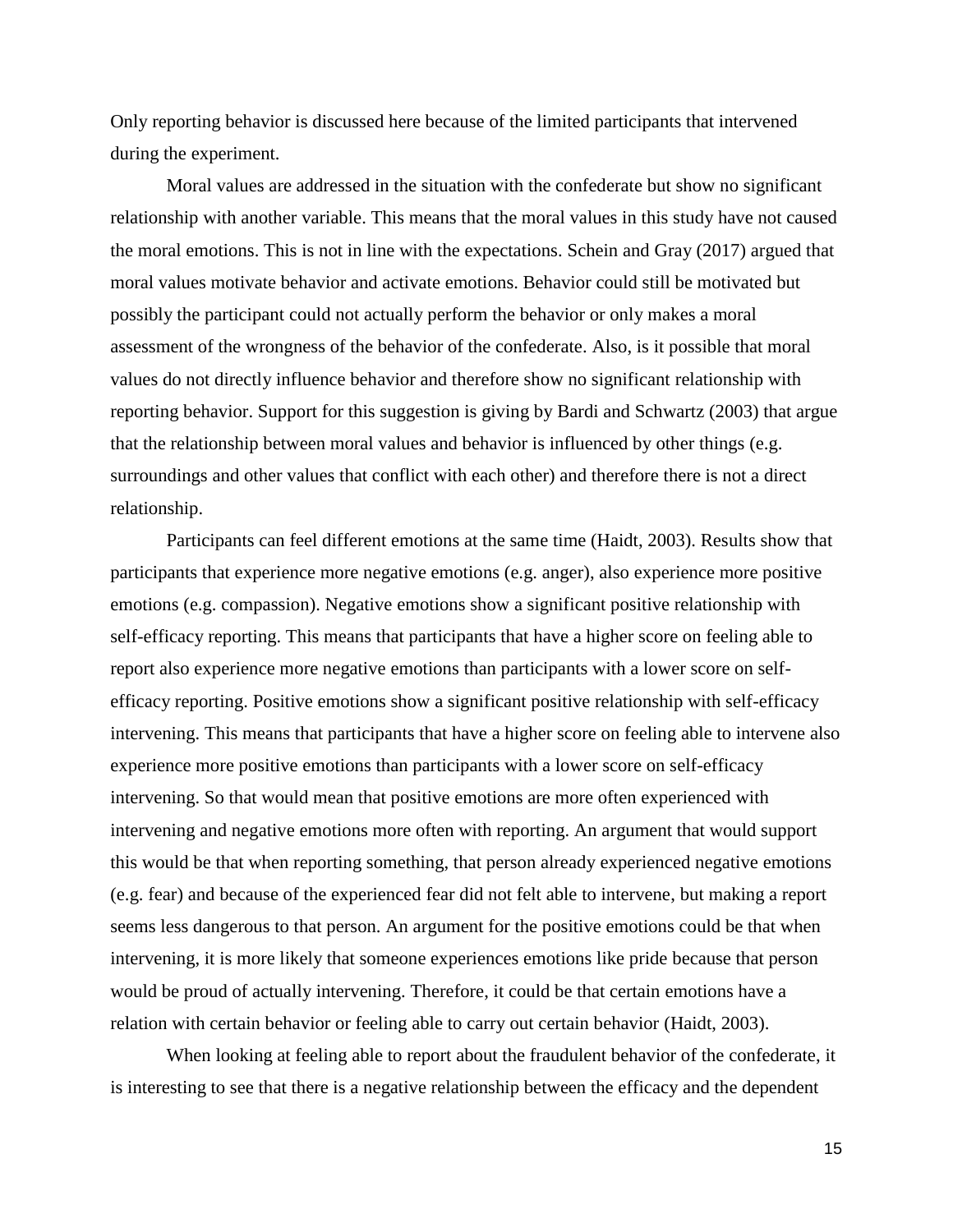variable. This suggests that when feeling able to report it is less likely that this person makes a report to the experimenter. This is the opposite of what was expected. The literature argues that feeling able to carry out certain behavior can initiate that behavior (Gecas & Schwalbe, 1983; Maddux & Gosselin, 2003; Owens, 1993; Rosenberg, Schooler, Schoenbach & Rosenberg, 1995). But that is in contrast with the results that were found in this study. Possibly participants felt able to report but did not because it took to much effort (Sherer & Maddux, 1982). Another possible explanation is that the effect is disturbed by multicollinearity. Strong relationships between variables can cause a less significant influence on the dependent variable (Grewal, Cote & Baumgartner, 2004). This means that the real effect can be weaker than the current results have shown. A third possible reason could be that because the efficacy was measured after the situation with the confederate, the actual act could have had an impact on the questions about efficacy. This would mean that participants that did not report thought they could have made a report and participants that did report still thought that they are not able to make a report but have done it in the situation.

Threat to the social identity seems to have no significant influence on any of the other factors. This could possibly be because the participants did not feel socially connected with the confederate since the confederate is somewhat different in status (e.g. older, master student).

#### **Limitations**

This study had some limitations. First of all, the experiment set-up could have been better because almost half of the participant found the experiment not realistic. This had no impact on the results but maybe the effects could be stronger if the experiment was more convincing. A better set-up can be for example by not moving the participant around and by starting with the puzzle and after the confederate left one questionnaire that contains everything that was measured in the two separate questionnaires.

Next, the questions were not all from existing literature and some factors were measured with only a few items. Possibly this could mean that the factor was not measured right, and the effect is not what it could have been. In the future this can be resolved by adding more items that measure the same construct and finding existing items or scales in the literature.

Not all the participants actually saw the confederate using the mobile phone. Most of te

16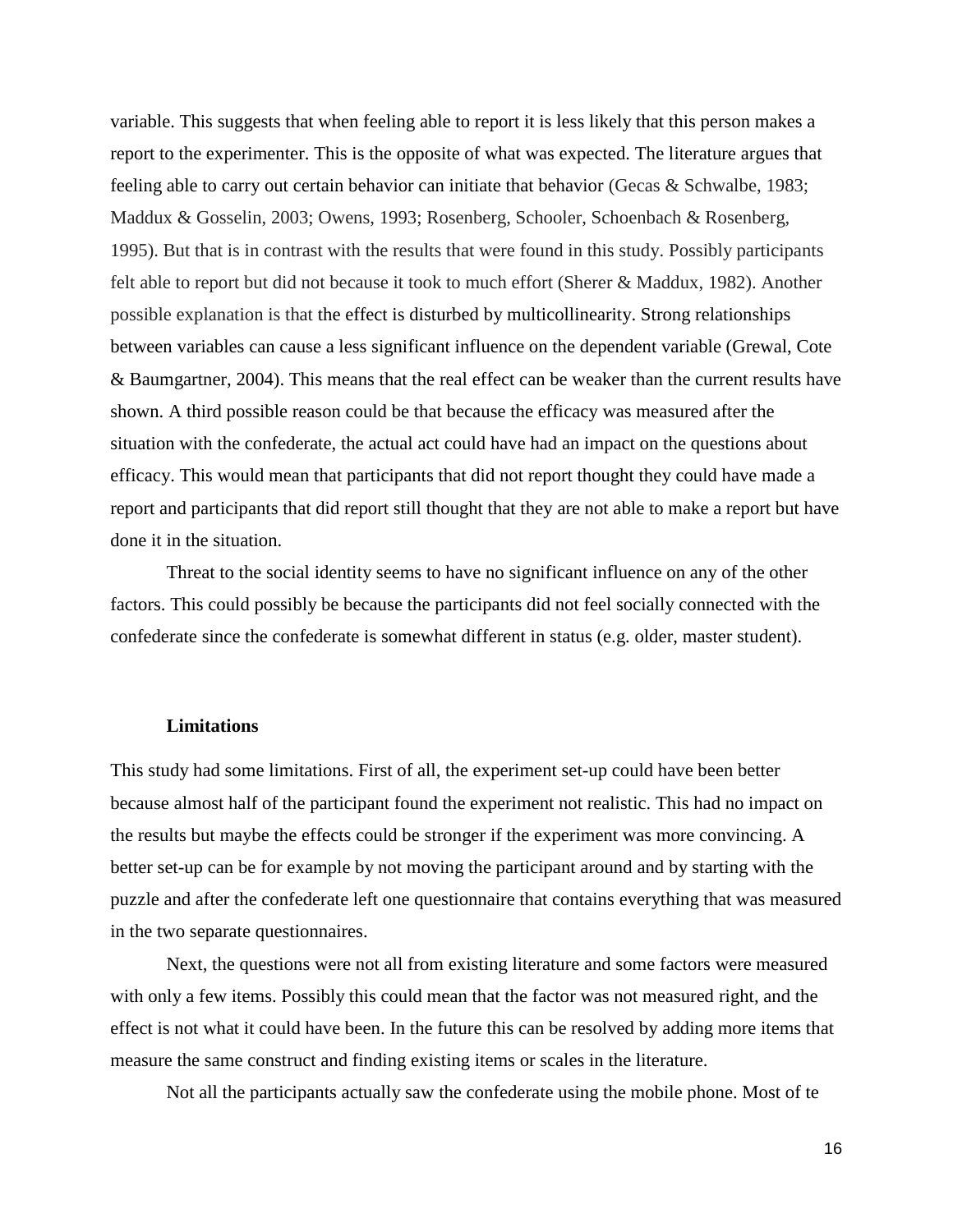participants that indicated not seeing the mobile phone use, were in the small fraudulent condition. This could be resolved by making the fraudulent behavior last longer so that even if the participant does not look on the monitor the whole time, it is more likely that the behavior is seen.

In this study there were only a few participants that intervened. Therefore, no conclusions can be drawn on this data. In future research, intervening can be made more likely by letting the doors between the rooms open. In this study the participant would have to go through two doors in order to intervene in the situation, and possibly this has prevented participants from intervening.

Besides methodological issues, power analysis showed that there were to few participants to measure all the constructs. Because of limited time, it was not possible to collect more data from more participants. This means that a possible effect could remain hidden. Despite the low power, relations between factors were found. These findings are helpful for further research about the influence of these factors on reporting behavior. To gain a higher power it is possible to add more participants.

Another problem that was mentioned above was multicollinearity. The relationship between the independent variables and the dependent variable can be disrupted due to strong relationship between the independent variables. This is possible because the independent variables have no significant relationship with the dependent variable when analyzed separately. This can be overcome by using tests that are appropriate for data with multicollinearity.

#### **Conclusion and implications**

This study showed the influence of self-efficacy, moral values, moral emotions and threat to the social identity on reporting behavior and intervening behavior. Due to the limited participants that intervened there is no hard evidence for relationships between the independent variables and intervening.

A significant negative effect was found between self-efficacy and reporting behavior. Possibly this could be caused by multicollinearity, and that would mean that the real effect is possibly much weaker but still negative or it is caused because the questions about the selfefficacy were measured afterwards.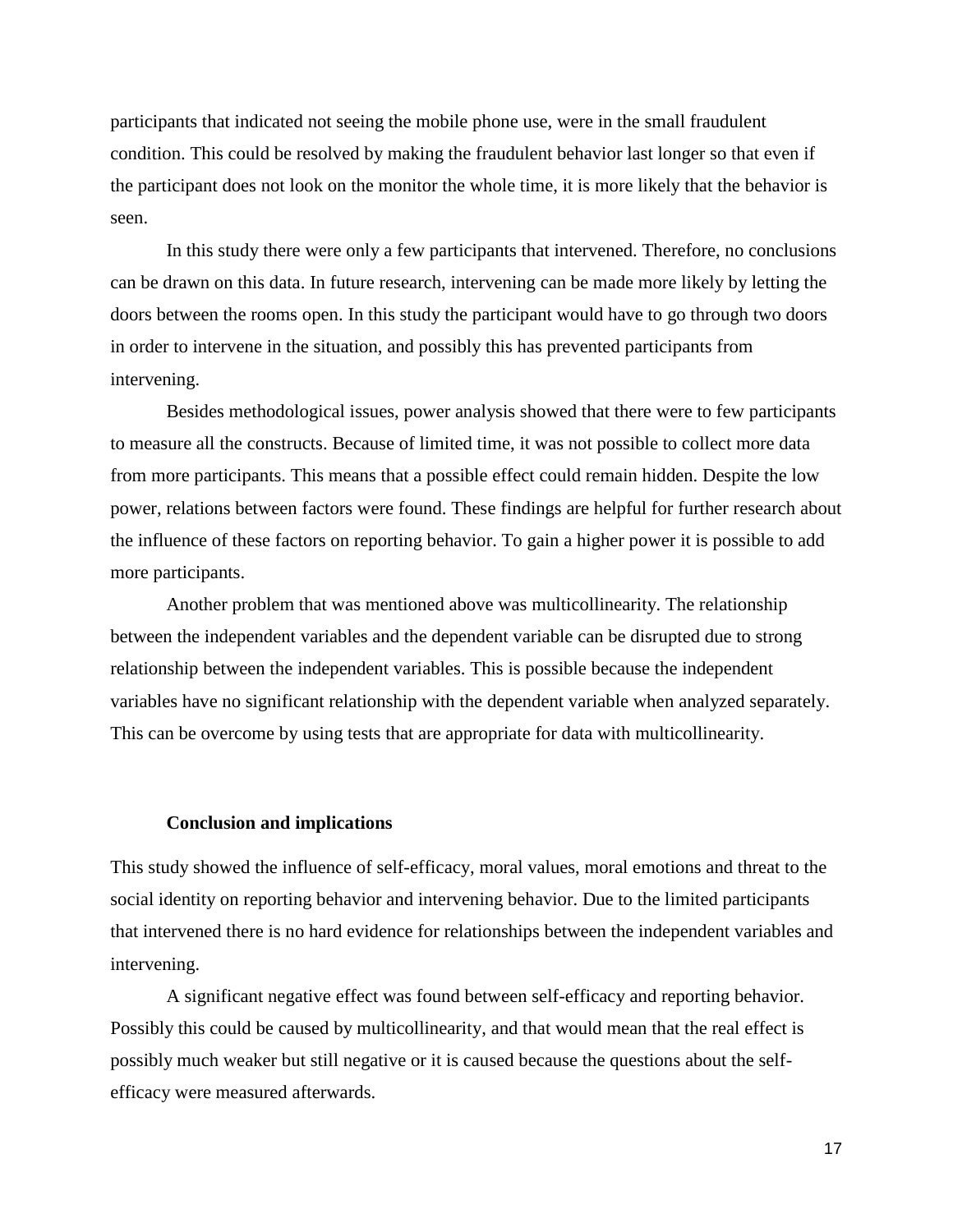Negative emotions were found to be more experienced when participants felt able to make a report and positive emotions were found to be more experienced when participants felt able to intervene. This seems logical because emotions like pride make it more likely that someone actually does something in that situation comparing to someone that experiences fear. A person that experiences fear would be more likely to make a report than intervening.

In further research there could be a relation between reporting and intervening with emotions, it is not significant in this study but close to be significant. The relationship between self-efficacy and reporting behavior can be investigated more to see if the same effect would be found in other studies, with a different procedure. It can be said that reporting a crime is done more often than intervening in a crime situation in this study.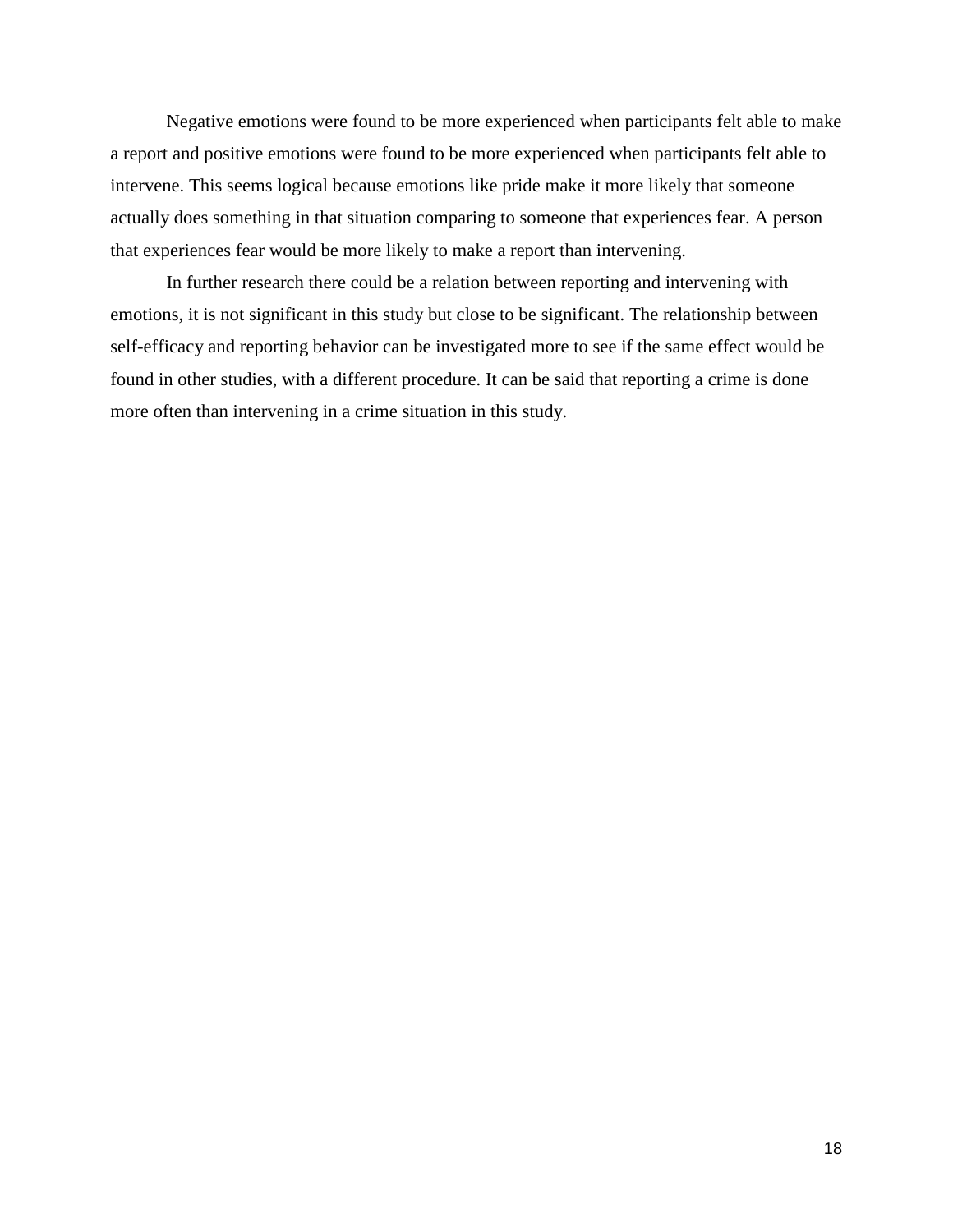# **References**

- Bardi, A. & Schwartz, S.H. (2003). Values and behavior: strength and structure of relations. *Personality and social psychology bulletin, 29*(10), 1207-1220. doi: 10.1177/0146167203254602
- Ethier, K. A., & Deaux, K. (1994). Negotiating social identity when contexts change: maintaining identification and responding to threat. *Journal of personality and social psychology, 67*(2), 243-251. Retrieved from https://pdfs.semanticscholar.org/e755/2a15e8e68be2f8f00afe2945e094a4d40430.pdf
- Gecas, V., & Schwalbe, M.L. (1983). Beyond the looking-glass self: social structure and efficacy-based self-esteem. *Social psychology quarterly, 46*(2), 77-88. Retrieved from https://www.ssc.wisc.edu/~jpiliavi/965/gecasschwalbe.pdf
- Gigerenzer, G., & Gaissmaier, W. (2011). Heuristic decision making. *Annual Review of Psychology, 62*, 451-482.
- Gill, C., Weisburd, D., Telep, C.W., Vitter, Z., & Bennett, T. (2014). Community-oriented policing to reduce crime, disorder and fear and increase satisfaction and legitimacy among citizens: a systematic review. *Journal of experimental criminology, 10*(4), 399-428. doi: [10.1007/s11292-014-9210-y](https://doi.org/10.1007/s11292-014-9210-y)
- Grewal, R., Cote, J.A., & Baumgartner, H. (2004). Multicollinearity and measurment error in structural equation models: implications for theory testing. *Marketing science, 23*(4), 519- 529. doi:10.1287/mksc.1040.0070
- Haidt, J. (2003). The moral emotions. In R. J. Davidson, K. R. Scherer & H. H. Goldsmith (Eds.), *Handbook of affective sciences* (pp. 852-870). Oxford: Oxford University Press.
- Harkness, S. K., & Hitlin, S. (2014). Morality and emotions. In J. E. Stets & J. H. Turner (Eds.), *Handbook of the sociology of emotions: Volume ii* (pp. 451-471): Springer Netherlands.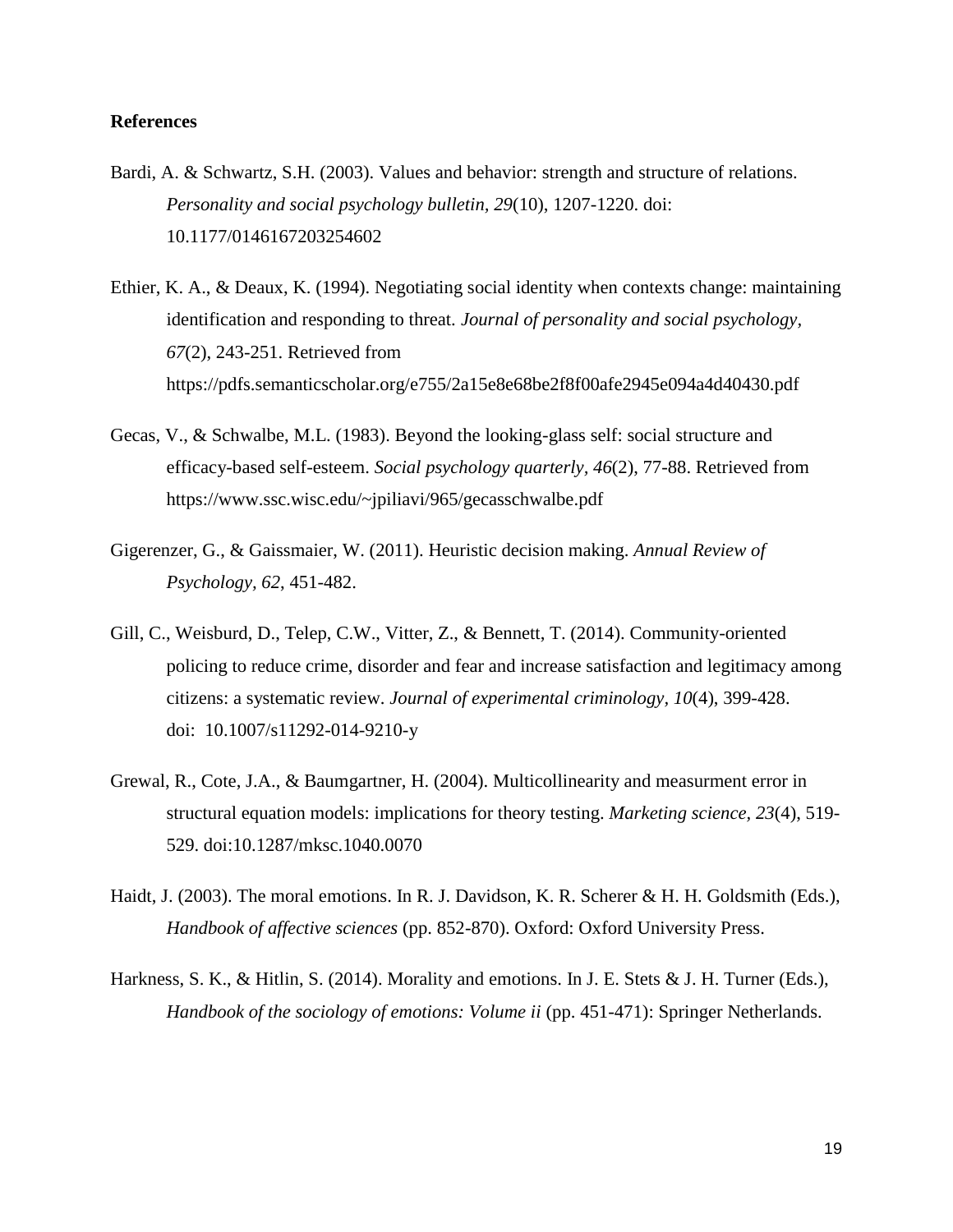- Kahneman, D. (2002). Maps of bounded rationality: A perspective in intuitive judgment and choice. Princeton university: USA
- Kassin, S.M., Fein, S., & Markus, H. (2014). *Social psychology*. Wadsworth: Cengage learning.
- Kerstholt, J. H., Vries, A. de, Mente, R., & Huis in 't Veld, M. (2015). Politie en burgers: van informatie delen naar volwaardige samenwerking [police and citizens: from sharing information to full cooperation] . *Tijdschrift voor Veiligheid*, 14, 78-88. doi:10.5553/TvV/1872794820150140304005
- Land, M. van der (2014). *De buurtwacht: naar een balans tussen instrumentalisering en autonomie van burgers in veiligheid [The neighborhood watch: towards a balance between instrumentalisation and autonomyof citizens in safety].* Apeldoorn: Politie & wetenschap
- Lenth, R.V. (2001). Some practical guidelines for effective sample size determination. *The American statistican, 55*(3), 187-193. Retrieved from: http://links.jstor.org/sici?sici=00031305%28200108%2955%3A3%3C187%3ASPGFES% 3E2.0.CO%3B2-X

Maddux, J.E., & Gosselin, J.T., (2003). Self-efficacy. New York: The guilford press.

- Marques, J.M., Yzerbyt, V.Y., & Leyens, J.P. (1988). The black sheep effect: extremity of judgements towards ingroip members as a function of group identification. *European journal of social psychology, 18*(1), 1-16. doi: [10.1002/ejsp.2420180102](https://doi.org/10.1002/ejsp.2420180102)
- Owens, T.J. (1993). Accentuate the positive-and the negative: rethinking the use of self-esteem, self-deprecation, and self-confidence. *Social psychology quarterly, 56*(4), 288-299. doi: 10.2307/2786665
- Payne, J.W., Bettman, J.R., & Johnson, E.J. (1993). *The adaptive decision maker.* Cambridge: University press.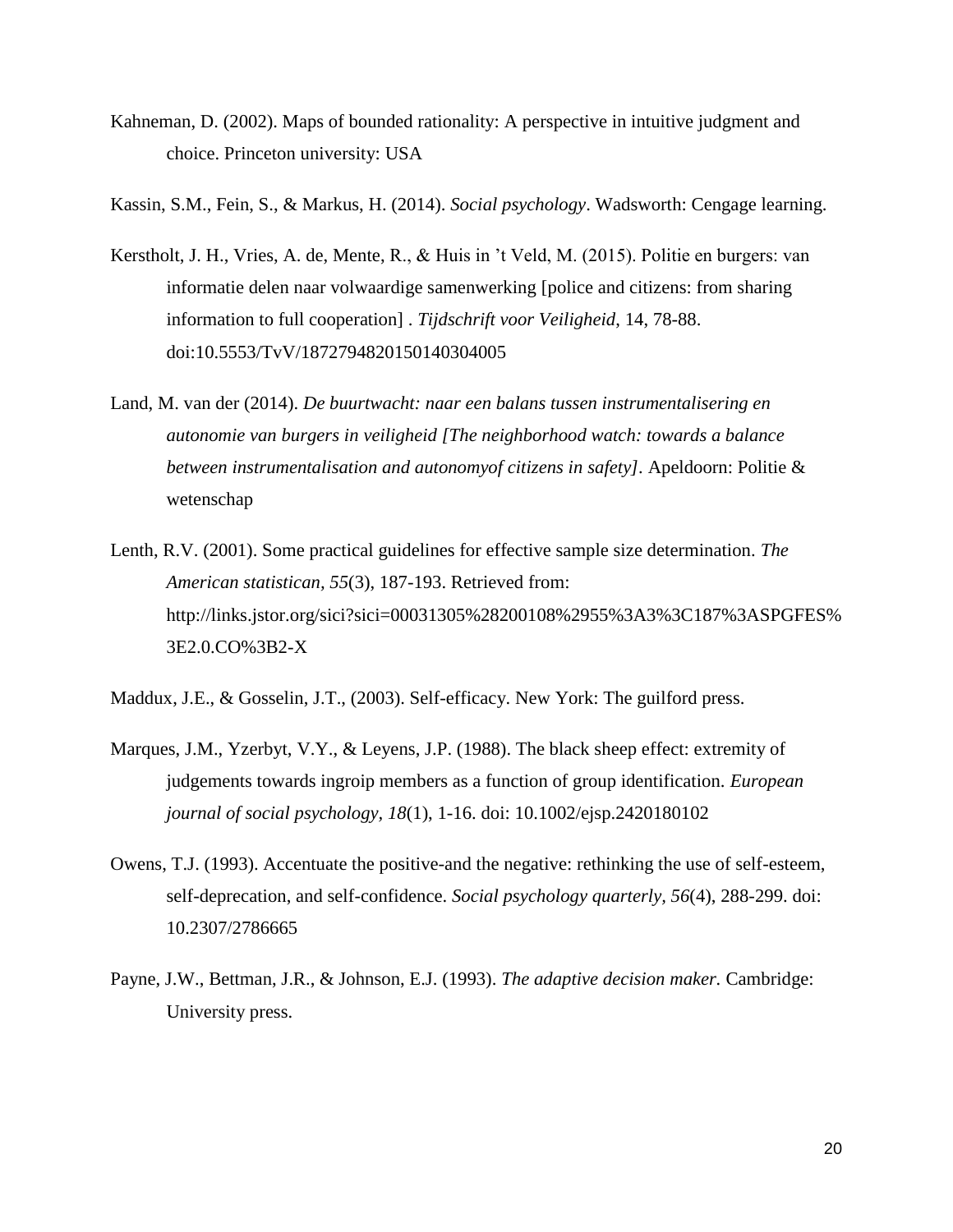- Roodenburg, D., & Boutellier, H. (2014). Weet wat je tweet [know what you tweet]. *Tijdschrift voor de veiligheid, 13*(3), 35-53. Retrieved from http://www.maatschappijenveiligheid.nl/wordpress/wp-content/uploads/2015/09/Artikel-TvV-2014-3-Weet-wat-je-tweet.pdf
- Rosenberg, M., Schooler, C., Schoenbach, C., & Rosenberg, F. (1995). Global self-esteem and specific self-esteem: different concepts, different outcomes. *American sociological review, 60*(1), 141-156. doi: 10.2307/2096350
- Scheepers, D., & Ellemers, N. (2005). When the pressure is up: the assessment of social identity threat in low and high status groups. *Journal of experimental social psychology, 41*(2), 192-200. doi: 10.1016/j.jesp.2004.06.002
- Schein, C., & Gray, K. (2017). The theory of dyadic morality: reinventing moral judgement by redefining harm. *Personality and social psychology review, 22*(1), 32-70. doi: doi.org/10.1177/1088868317698288
- Schreurs, W., Kerstholt, J.H., Vries, P.W. de, & Giebels, E. (in press). Witnessing a crime: citizen intervention and the role of morality
- Sherer, M., & Maddux, J.E. (1982). The self-efficacy scale: construction and validation. *Psychological reports, 51*(2), 663-671. Retrieved from: http://journals.sagepub.com/doi/abs/10.2466/pr0.1982.51.2.663
- Slovic, P., & Västfjäll, D. (2010). Affect, moral intuition, and risk. *Psychological Inquiry, 21*(4), 387-398. doi: 10.1080/1047840X.2010.521119
- Steg, L., Perlaviciute, G., Werff, E. van der, & Lurvink, J. (2014). The significance of hedonic values for environmentally relevant attitudes, preferences, and actions. *Environment and behavior, 46*(2), 163-192. doi: 10.1177/0013916512454730
- Tajfel, H., & Turner, J.C. (2004). *The social identity theory of intergroup behavior*. New York: Psychology press.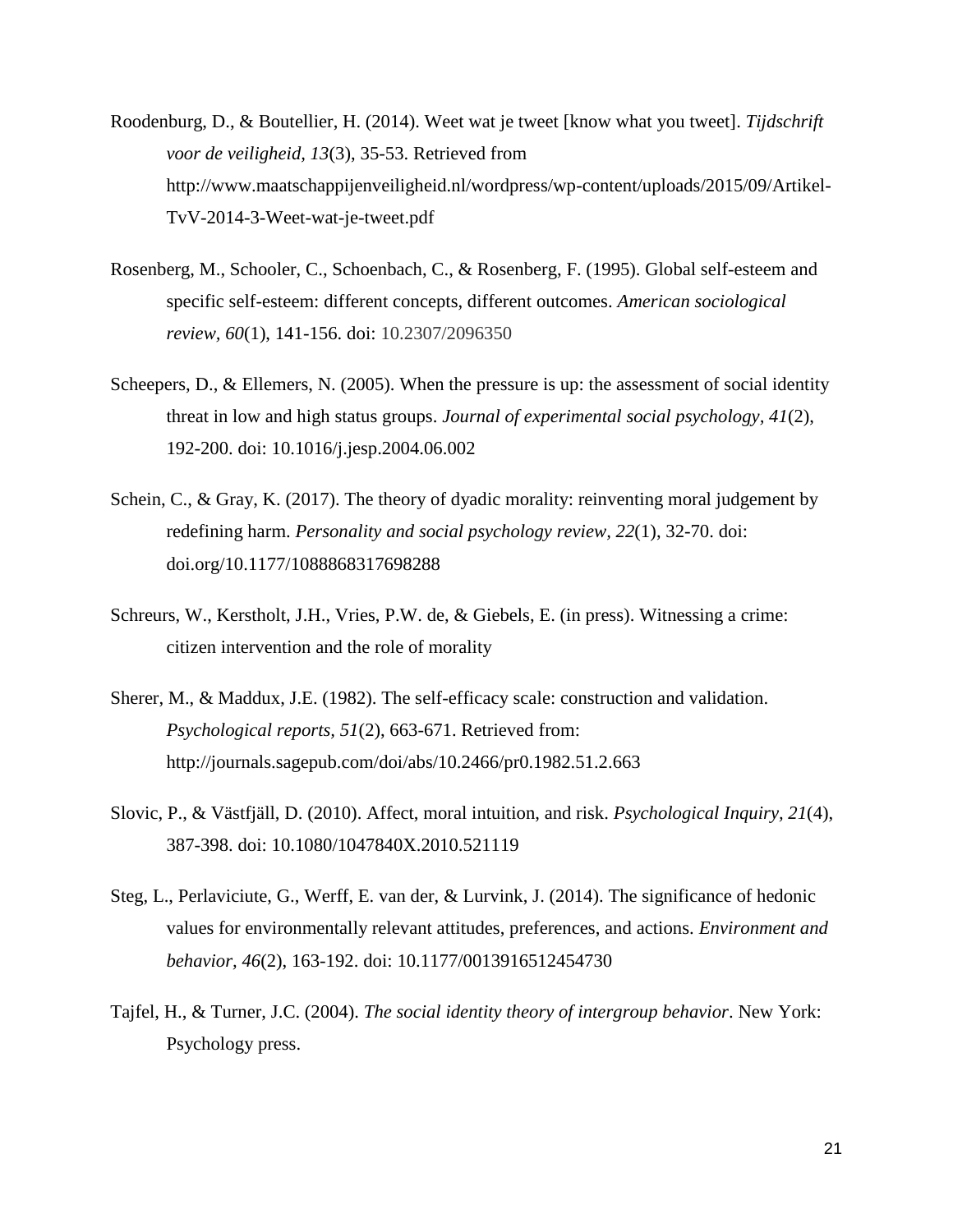- Zeelenberg, M., Nelissen, R. M., Breugelmans, S. M., & Pieters, R. (2008). On emotion specificity in decision making: Why feeling is for doing. *Judgment and Decision Making, 3*(1), 18.
- Zubieta, E., & Liporace, M.F. (2015). The black sheep effect in young psychology students. *Psicodebate, 5*(0), 41-52. doi: [10.18682/pd.v5i0.450](https://doi.org/10.18682/pd.v5i0.450)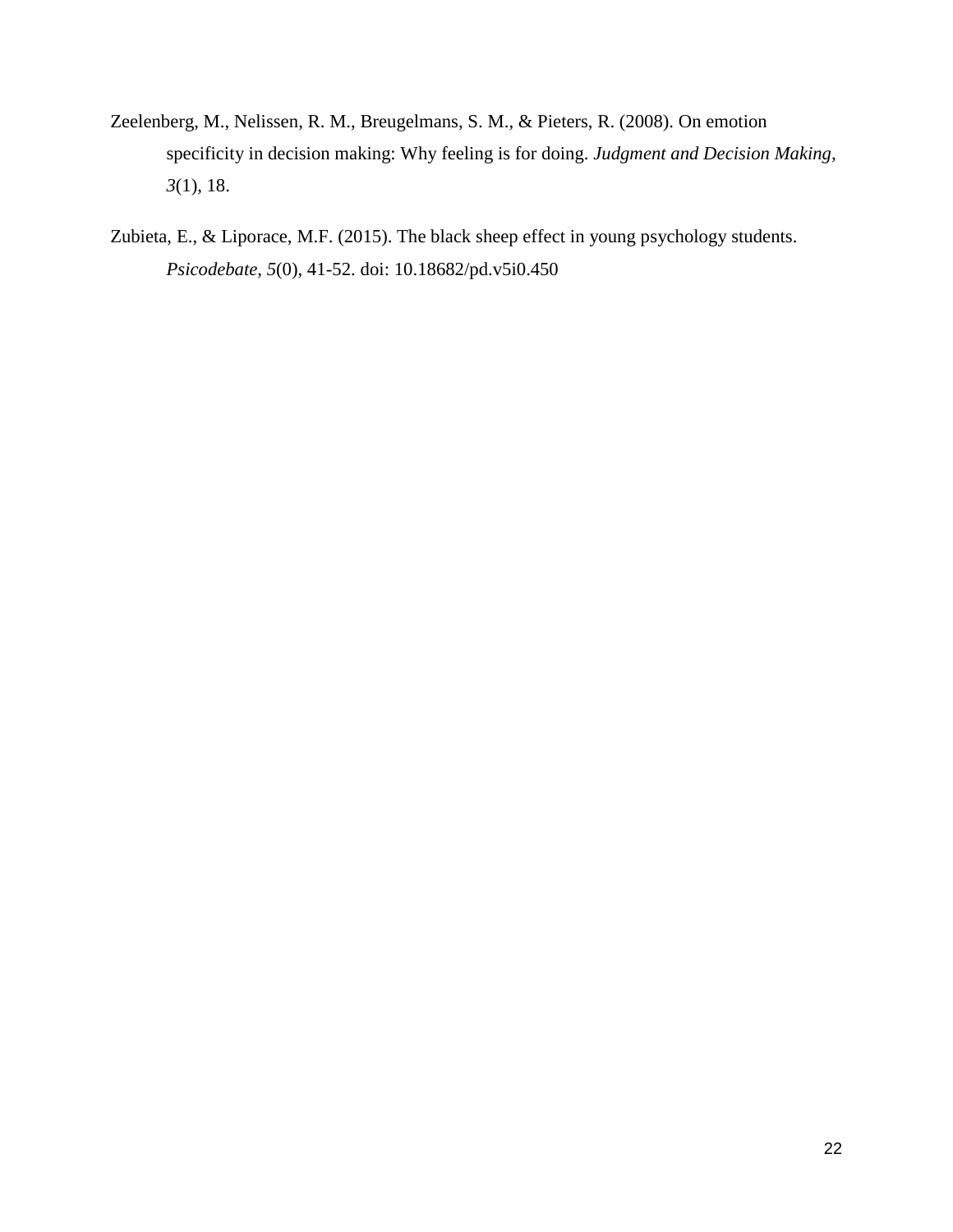# **Appendix A: questionnaire pre-test**

# Q1: informed consent

Q2: In the statements below, we ask you to indicate to what extent are the following values important in your life on a 7-point scale. One means it is not important to you at all and seven means that it is really important to you.

- Equality: equal opportunity for all
- Social power: control over others, dominance
- A world at peace: free of war and conflict
- Wealth: material possessions, money
- Authority: the right to lead or command
- Social justice: correcting injustice, care for the weak
- Influential: having an impact on people and events
- Helpful: working for the welfare of others
- Ambitious: hard-working, aspiring

Q3: In the statements below, we ask you to indicate how important these values are for you on a 7-point scale. One means that it means nothing at all to you and seven means that it means everything to you.

- My popularity with other people
- The ways in which other people react to what I say and do
- My physical appearance: my height, my weight and the shape of my body
- My reputation, what others think of me
- My attractiveness to other people
- My gestures and mannerisms, the impression I make on others
- My social behavior, such as the way I act when meeting people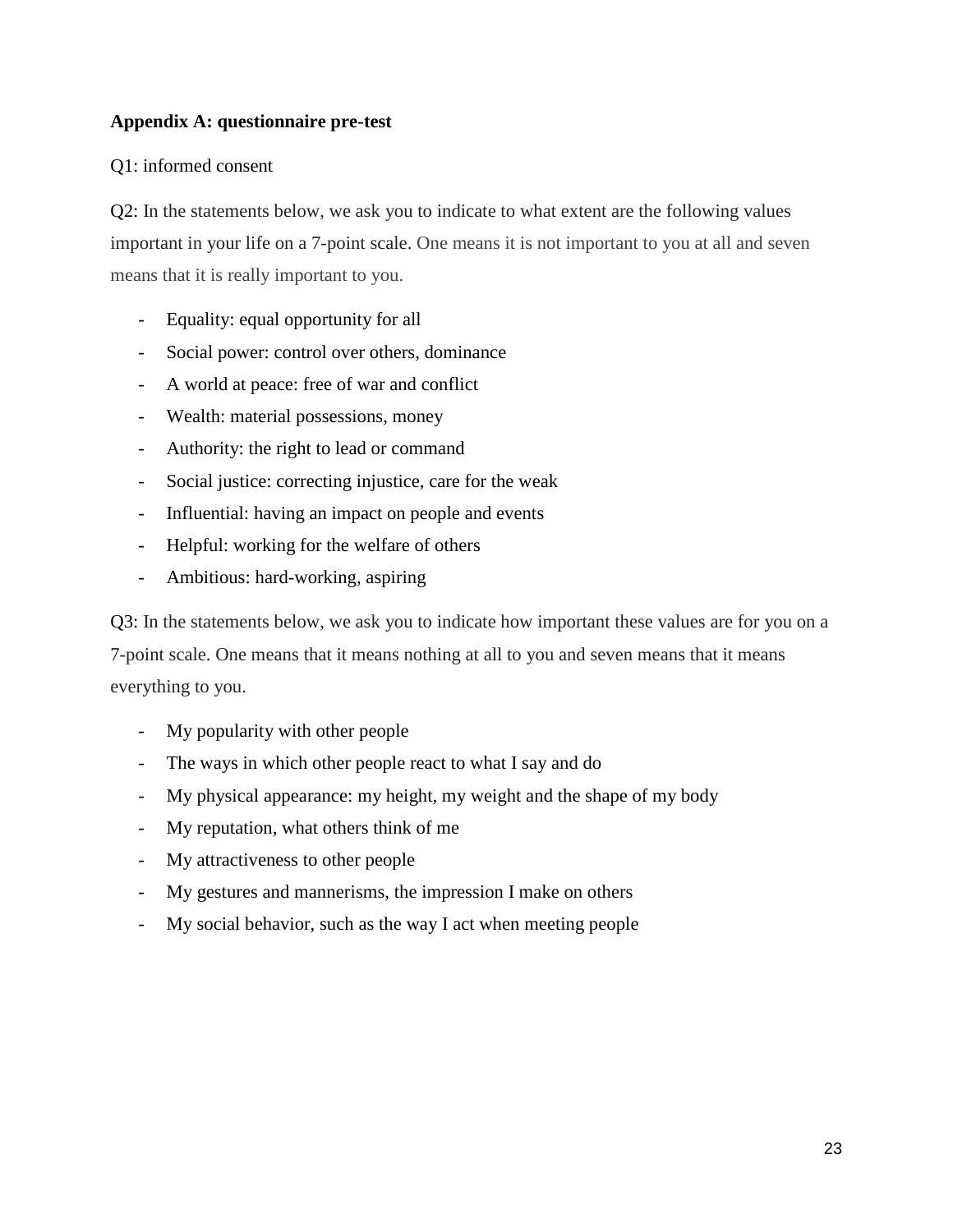Q4: In the statements below, indicate the extent to which you agree with the statement on a 7 point scale. One means completely disagree and seven means completely agree.

- I wouldn't use flattery to get a raise or promotion at my job, even if I thought it would succeed.
- If I knew that I could never get caught, I would be willing to steal a million dollars
- Having a lot of money is not especially important to me
- If I want something from someone, I will laugh at that person's worst jokes
- I would never accept a bribe, even if it were very large
- I would get a lot of pleasure from owning expensive luxury goods
- I want people to know that I am an important person of high status
- I wouldn't pretend to like someone just to get that person to do favors for me
- I'd tempted to use counterfeit money, if I were sure I could get away with it

Demographical questions:

- What is your highest level of education?
- What is your nationality?
- What is your age?
- What is your gender?
- How would you rate you English reading skills?
- What is your sona number?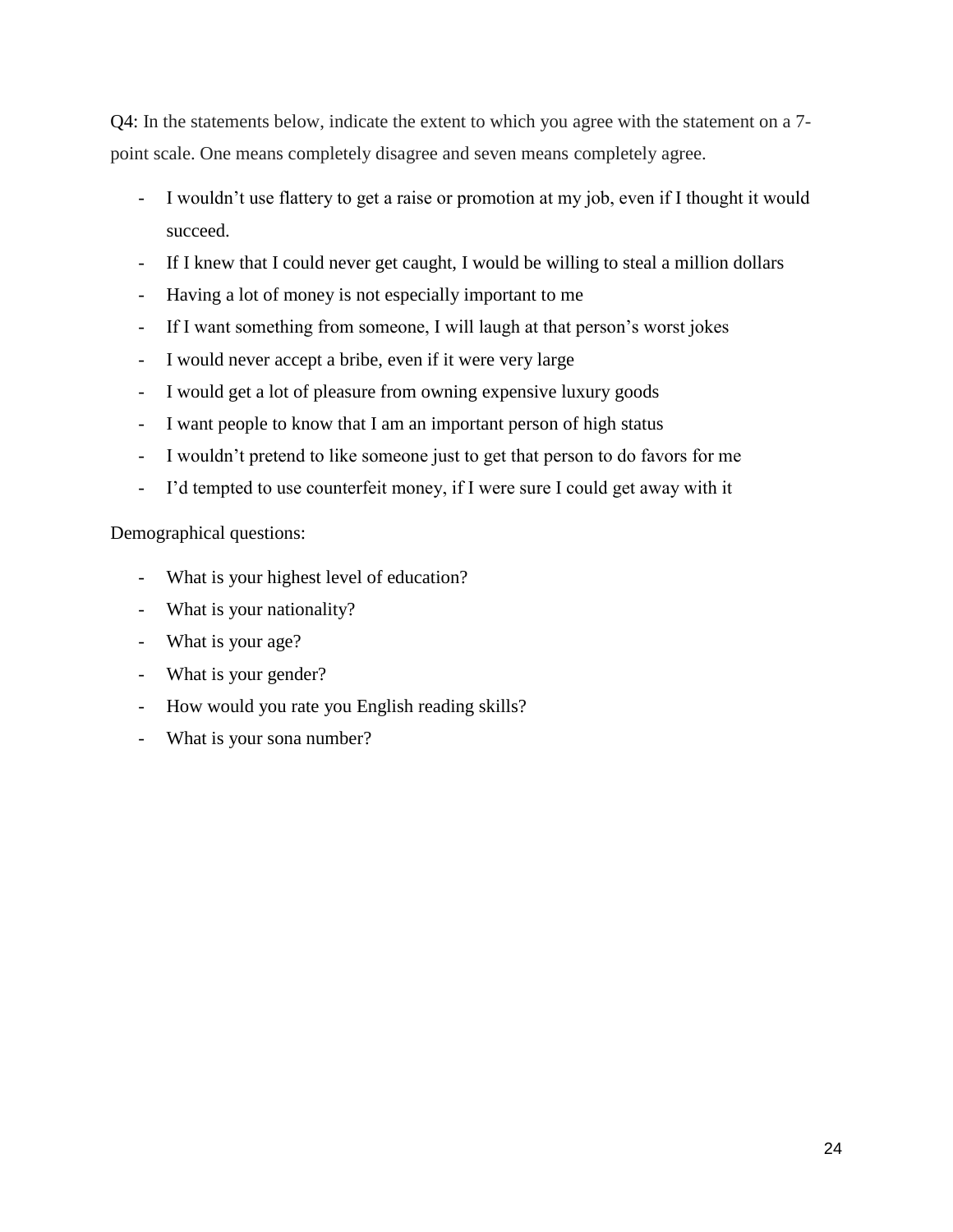# **Appendix B: questionnaire post-test**

Q1: Did you see the other participant using a mobile phone while filling in the puzzle? (yes/no)

Q2: How long did you see the participant using the mobile phone?

- About a few seconds
- About halve a minute
- About 3 minutes
- About 5 minutes
- About 10 minutes
- I have not seen that the participant used his mobile phone while filling in the puzzle

Q3: How good or wrong do you think the behavior (using the mobile phone) of the other participant was? ( $1 = \text{very wrong}, 7 = \text{very good}$ )

Q4: You will now see a number of words that reflect different emotions and feelings. For each word, indicate how often you have felt these emotions **during the experiment**. (1= not at all during the experiment,  $7 =$  all the time during the experiment)

- Anger
- Disgust
- Contempt
- Shame
- Embarrassment
- Guilt
- Compassion
- Gratitude
- Awe
- Fear
- Pride
- **Schadenfreude**